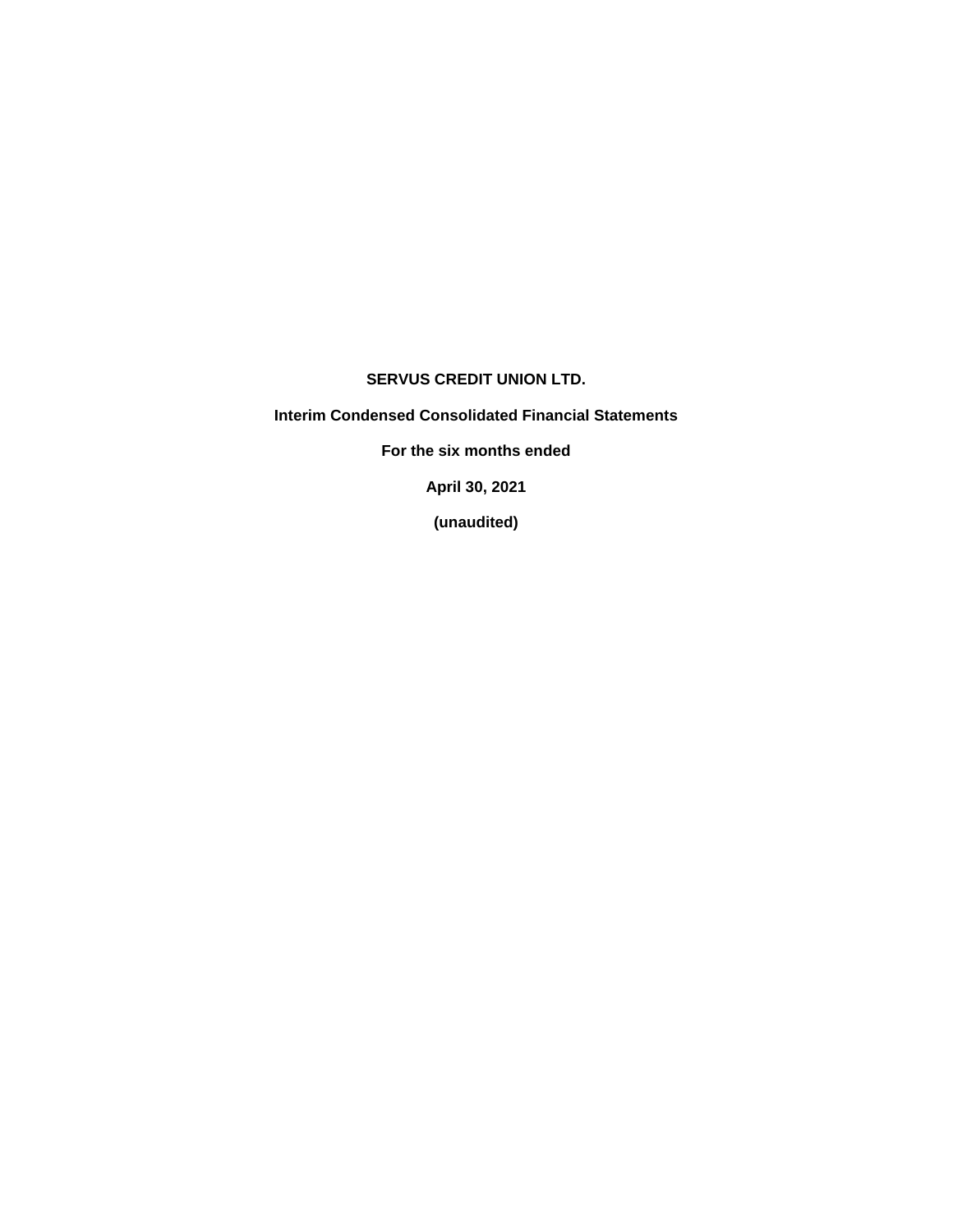# **SERVUS CREDIT UNION LTD. Interim Condensed Consolidated Financial Statements** (unaudited)

| Notes to the Interim Condensed Consolidated Financial Statements |  |
|------------------------------------------------------------------|--|
|                                                                  |  |
|                                                                  |  |
|                                                                  |  |
|                                                                  |  |
|                                                                  |  |
|                                                                  |  |
|                                                                  |  |
|                                                                  |  |
|                                                                  |  |
|                                                                  |  |
|                                                                  |  |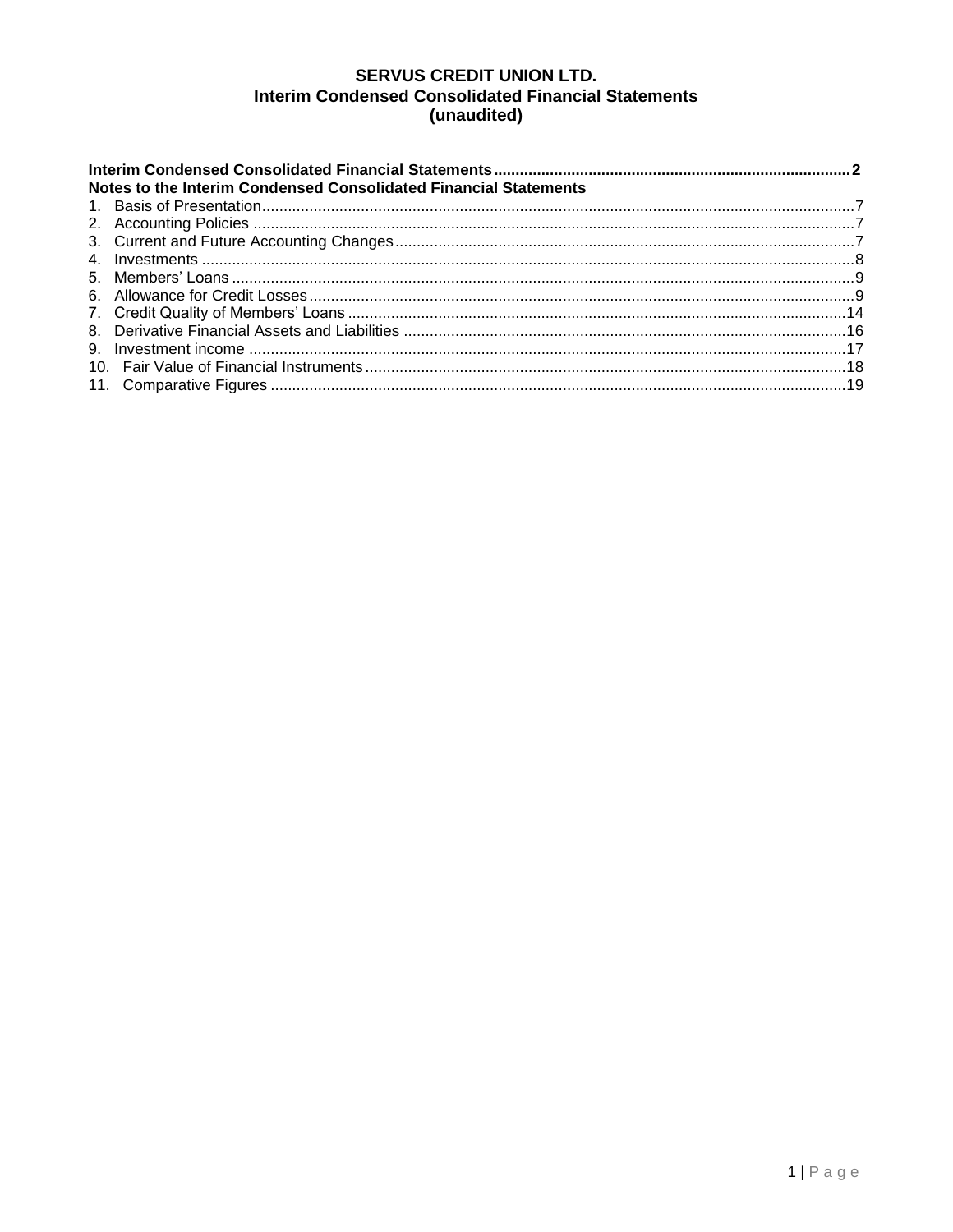## **SERVUS CREDIT UNION LTD. Interim Condensed Consolidated Statement of Financial Position (Canadian \$ thousands) (unaudited)**

|                                                                                                                                                                                                                                                                                                                                                                                        | <b>Notes</b>            | April 30<br>2021                                                                                                         | October 31<br>2020                                                                                                      |
|----------------------------------------------------------------------------------------------------------------------------------------------------------------------------------------------------------------------------------------------------------------------------------------------------------------------------------------------------------------------------------------|-------------------------|--------------------------------------------------------------------------------------------------------------------------|-------------------------------------------------------------------------------------------------------------------------|
| <b>Assets</b>                                                                                                                                                                                                                                                                                                                                                                          |                         |                                                                                                                          |                                                                                                                         |
| Cash and cash equivalents                                                                                                                                                                                                                                                                                                                                                              |                         | \$<br>97,162                                                                                                             | \$<br>188,954                                                                                                           |
| Investments                                                                                                                                                                                                                                                                                                                                                                            | $\overline{\mathbf{4}}$ | 1,620,152                                                                                                                | 1,627,385                                                                                                               |
| Members' loans                                                                                                                                                                                                                                                                                                                                                                         | 5                       | 15,072,997                                                                                                               | 14,845,263                                                                                                              |
| Assets held for sale                                                                                                                                                                                                                                                                                                                                                                   |                         | 4,790                                                                                                                    | 6,671                                                                                                                   |
| Other assets                                                                                                                                                                                                                                                                                                                                                                           |                         | 32,209                                                                                                                   | 30,405                                                                                                                  |
| Property and equipment                                                                                                                                                                                                                                                                                                                                                                 |                         | 135,796                                                                                                                  | 137,342                                                                                                                 |
| Leased assets                                                                                                                                                                                                                                                                                                                                                                          |                         | 53,732                                                                                                                   | 53,487                                                                                                                  |
| Investment property                                                                                                                                                                                                                                                                                                                                                                    |                         | 6,005                                                                                                                    | 6,120                                                                                                                   |
| Derivative financial assets                                                                                                                                                                                                                                                                                                                                                            | 8                       | 6,864                                                                                                                    | 13,030                                                                                                                  |
| Investment in associate                                                                                                                                                                                                                                                                                                                                                                |                         | 200,957                                                                                                                  | 197,851                                                                                                                 |
| Intangible assets                                                                                                                                                                                                                                                                                                                                                                      |                         | 60,294                                                                                                                   | 61,786                                                                                                                  |
| <b>Total assets</b>                                                                                                                                                                                                                                                                                                                                                                    |                         | 17,290,958                                                                                                               | 17,168,294                                                                                                              |
| <b>Liabilities</b><br><b>Borrowings</b><br>Securitization liabilities<br>Members' deposits<br>Trade payables and other liabilities<br>Lease liabilities<br>Income taxes payable<br>Allowance for off balance sheet credit instruments<br>Derivative financial liabilities<br>Investment shares<br>Defined benefit plans<br>Deferred income tax liabilities<br><b>Total liabilities</b> | 5,6<br>8                | 200,000<br>899,261<br>14,176,555<br>217,266<br>59,006<br>4,043<br>6,662<br>12,208<br>442<br>8,082<br>6,399<br>15,589,924 | 200,000<br>1,148,433<br>13,856,560<br>222,113<br>58,124<br>830<br>7,562<br>4,673<br>434<br>8,126<br>8,238<br>15,515,093 |
|                                                                                                                                                                                                                                                                                                                                                                                        |                         |                                                                                                                          |                                                                                                                         |
| <b>Equity</b>                                                                                                                                                                                                                                                                                                                                                                          |                         |                                                                                                                          |                                                                                                                         |
| Share capital                                                                                                                                                                                                                                                                                                                                                                          |                         | 680,951                                                                                                                  | 686,549                                                                                                                 |
| Retained earnings                                                                                                                                                                                                                                                                                                                                                                      |                         | 1,009,370                                                                                                                | 954,279                                                                                                                 |
| Accumulated other comprehensive income                                                                                                                                                                                                                                                                                                                                                 |                         | 10,713                                                                                                                   | 12,373                                                                                                                  |
| <b>Total equity</b>                                                                                                                                                                                                                                                                                                                                                                    |                         | 1,701,034                                                                                                                | 1,653,201                                                                                                               |
| <b>Total liabilities and equity</b>                                                                                                                                                                                                                                                                                                                                                    |                         | \$<br>17,290,958                                                                                                         | \$<br>17,168,294                                                                                                        |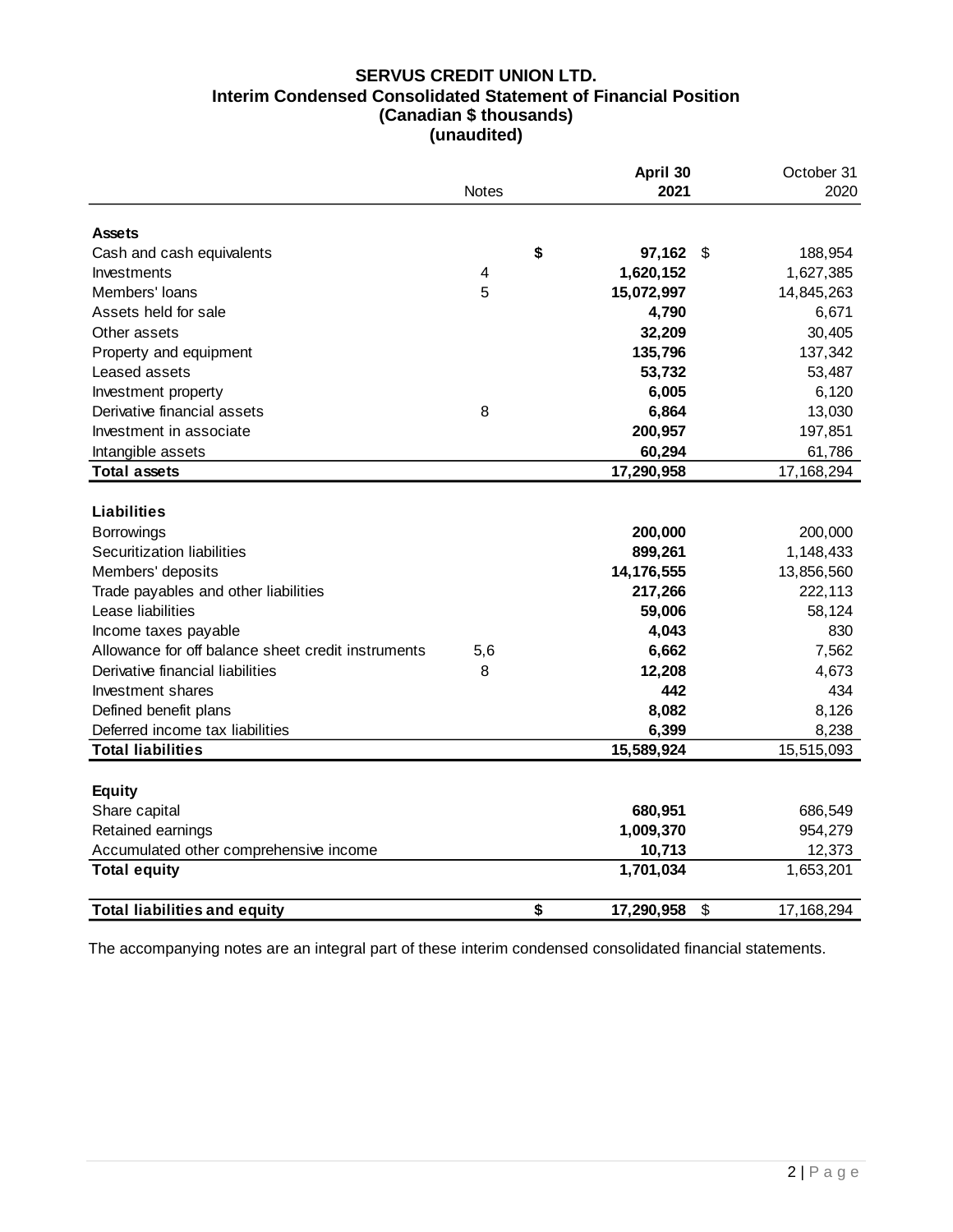# **SERVUS CREDIT UNION LTD. Interim Condensed Consolidated Statement of Income (Canadian \$ thousands) (unaudited)**

|                                            |              | Three months | Three months | Six months         | Six months |
|--------------------------------------------|--------------|--------------|--------------|--------------------|------------|
|                                            |              | ended        | ended        | ended              | ended      |
|                                            |              | April 30     | April 30     | April 30           | April 30   |
|                                            | <b>Notes</b> | 2021         | 2020         | 2021               | 2020       |
| Interest income                            |              |              |              |                    |            |
| Members' loans                             | \$           | 125,893 \$   | 140,724 \$   | 258,273 \$         | 290,964    |
| Investments, including derivatives         | 9            | (2,985)      | 14,899       | (1, 172)           | 20,161     |
| <b>Total interest income</b>               |              | 122,908      | 155,623      | 257,101            | 311,125    |
| Interest expense                           |              |              |              |                    |            |
| Members' deposits                          |              | 21,427       | 41,490       | 47,966             | 88,412     |
| Other interest expense                     |              | 7,397        | 8,249        | 15,403             | 15,905     |
| <b>Total interest expense</b>              |              | 28,824       | 49,739       | 63,369             | 104,317    |
| Net interest income                        |              | 94,084       | 105,884      | 193,732            | 206,808    |
| Other income                               |              | 36,728       | 29,931       | 67,723             | 60,584     |
| Share of profits from associate            |              | 466          | 2,292        | 131                | 3,588      |
| Net interest income and other income       |              | 131,278      | 138,107      | 261,586            | 270,980    |
| (Recovery of) provision for credit losses  | 6            | (8,808)      | 19,922       | (4, 492)           | 26,621     |
| Net interest income and other income after |              |              |              |                    |            |
| provision for credit losses                |              | 140,086      | 118,185      | 266,078            | 244,359    |
| <b>Operating expenses</b>                  |              |              |              |                    |            |
| Personnel                                  |              | 56,293       | 53,691       | 106,722            | 104,425    |
| General                                    |              | 23,074       | 21,202       | 43,011             | 40,805     |
| Occupancy                                  |              | 4,356        | 4,420        | 8,340              | 8,604      |
| Member security                            |              | 2,450        | 2,356        | 4,869              | 4,692      |
| Depreciation                               |              | 4,510        | 4,337        | 8,950              | 8,792      |
| Organization                               |              | 639          | 1,456        | 2,094              | 2,911      |
| Impairment of assets                       |              | 172          | 132          | 500                | 522        |
| Amortization                               |              | 2,951        | 2,783        | 6,042              | 5,560      |
| <b>Total operating expenses</b>            |              | 94,445       | 90,377       | 180,528            | 176,311    |
| Income before patronage allocation         |              |              |              |                    |            |
| to members and income taxes                |              | 45,641       | 27,808       | 85,550             | 68,048     |
|                                            |              |              |              |                    |            |
| Patronage allocation to members            |              | 8,502        | 8,452        | 16,920             | 16,792     |
| Income before income taxes                 |              | 37,139       | 19,356       | 68,630             | 51,256     |
| Income taxes                               |              | 6,292        | 4,404        | 13,539             | 12,432     |
| Net income                                 | \$           | 30,847       | \$<br>14,952 | \$<br>55,091<br>\$ | 38,824     |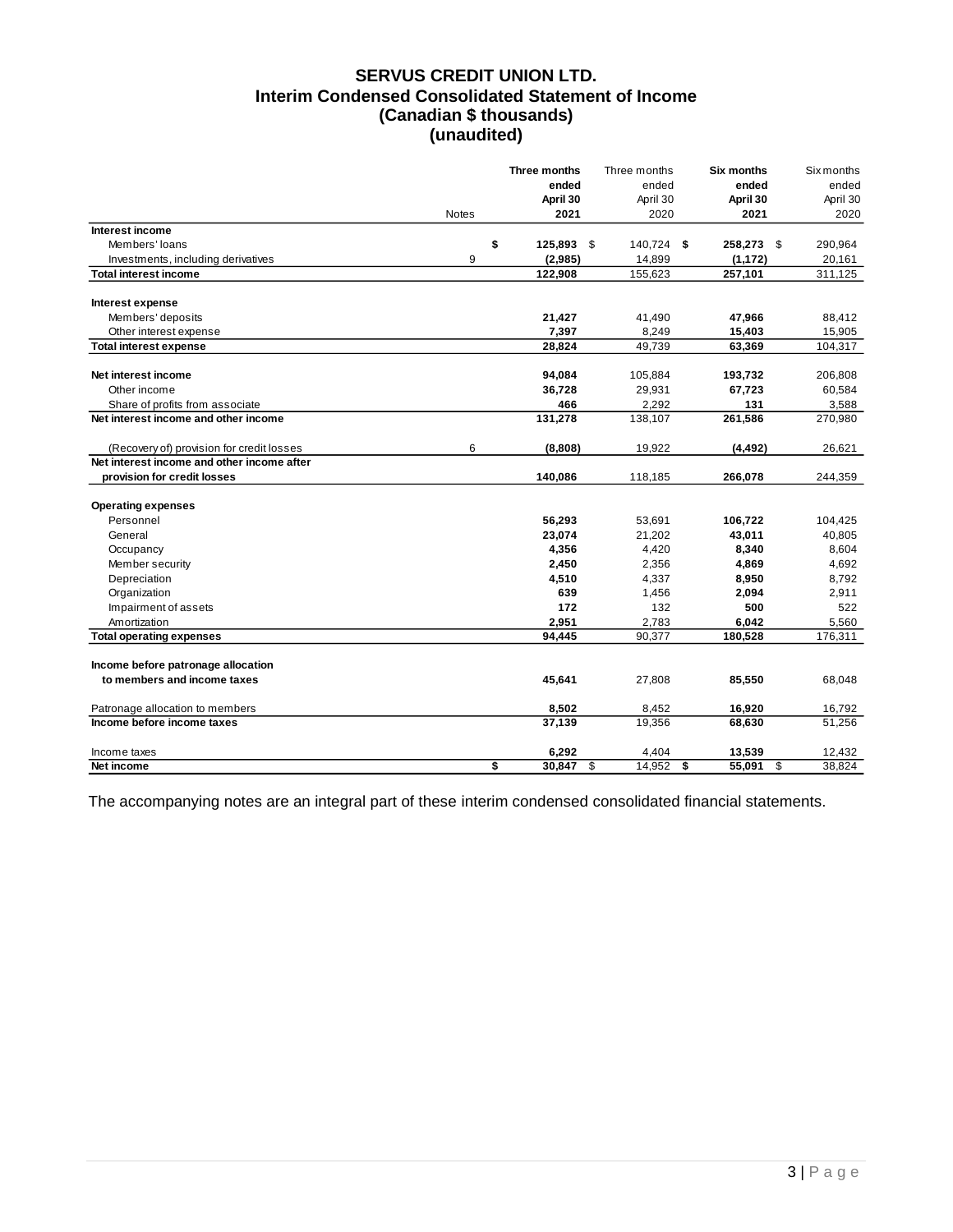### **SERVUS CREDIT UNION LTD. Interim Condensed Consolidated Statement of Comprehensive Income (Canadian \$ thousands) (unaudited)**

|                                                                              | Three months         | Three months | Six months     | <b>Six months</b> |
|------------------------------------------------------------------------------|----------------------|--------------|----------------|-------------------|
|                                                                              | ended                | ended        | ended          | ended             |
|                                                                              | April 30             | April 30     | April 30       | April 30          |
|                                                                              | 2021                 | 2020         | 2021           | 2020              |
| Net income                                                                   | \$<br>30,847<br>-S   | 14,952 \$    | 55,091         | 38,824<br>\$      |
| Other comprehensive income for the year, net of tax:                         |                      |              |                |                   |
| Items that will not be reclassified to profit or loss:                       |                      |              |                |                   |
| Share of other comprehensive (loss) income from associate                    |                      |              |                |                   |
| Actuarial loss on defined benefit pension plans <sup>(1)</sup>               |                      |              | (134)          | (278)             |
| Change in unrealized (loss) gain on equity securities at fair value through  |                      |              |                |                   |
| other comprehensive income securities <sup>(2)</sup>                         | (3)                  | (26)         | (172)          | 5                 |
| Items that may be reclassified subsequently to profit or loss:               |                      |              |                |                   |
| Share of other comprehensive (loss) income from associate                    |                      |              |                |                   |
| Change in unrealized (loss) gain on debt securities at fair value through    |                      |              |                |                   |
| other comprehensive income securities <sup>(3)</sup>                         | (803)                | 1,132        | (1, 495)       | 842               |
| Reclassification adjustments for realized gain (loss) on debt securities (4) | 102                  | (34)         | 141            | (18)              |
| Total other comprehensive (loss) income                                      | \$<br>$(704)$ \$     | $1,072$ \$   | $(1,660)$ \$   | 551               |
| Total comprehensive income                                                   | \$<br>30,143<br>- \$ | 16,024       | 53,431<br>- \$ | 39,375<br>- \$    |

*(1) Net of income tax (recovery) for the six months ended April 30, 2021 of \$(40) (2020 - \$(83))*

*(2) Net of income tax (recovery) expense for the three months ended April 30, 2021 of \$(1) (2020 - \$(8)), for the six months ended April 30, 2021 of \$(52) (2020 - \$1)*

*(3) Net of income tax (recovery) expense for the three months ended April 30, 2021 of \$(239) (2020 - \$338), for the six months ended April 30, 2021 of \$(446) (2020 - \$251)*

*(4) Net of income tax expense (recovery) for the three months ended April 30, 2021 of \$30 (2020 - \$(10)), for the six months ended April 30, 2021 of \$42 (2020 - \$(5))*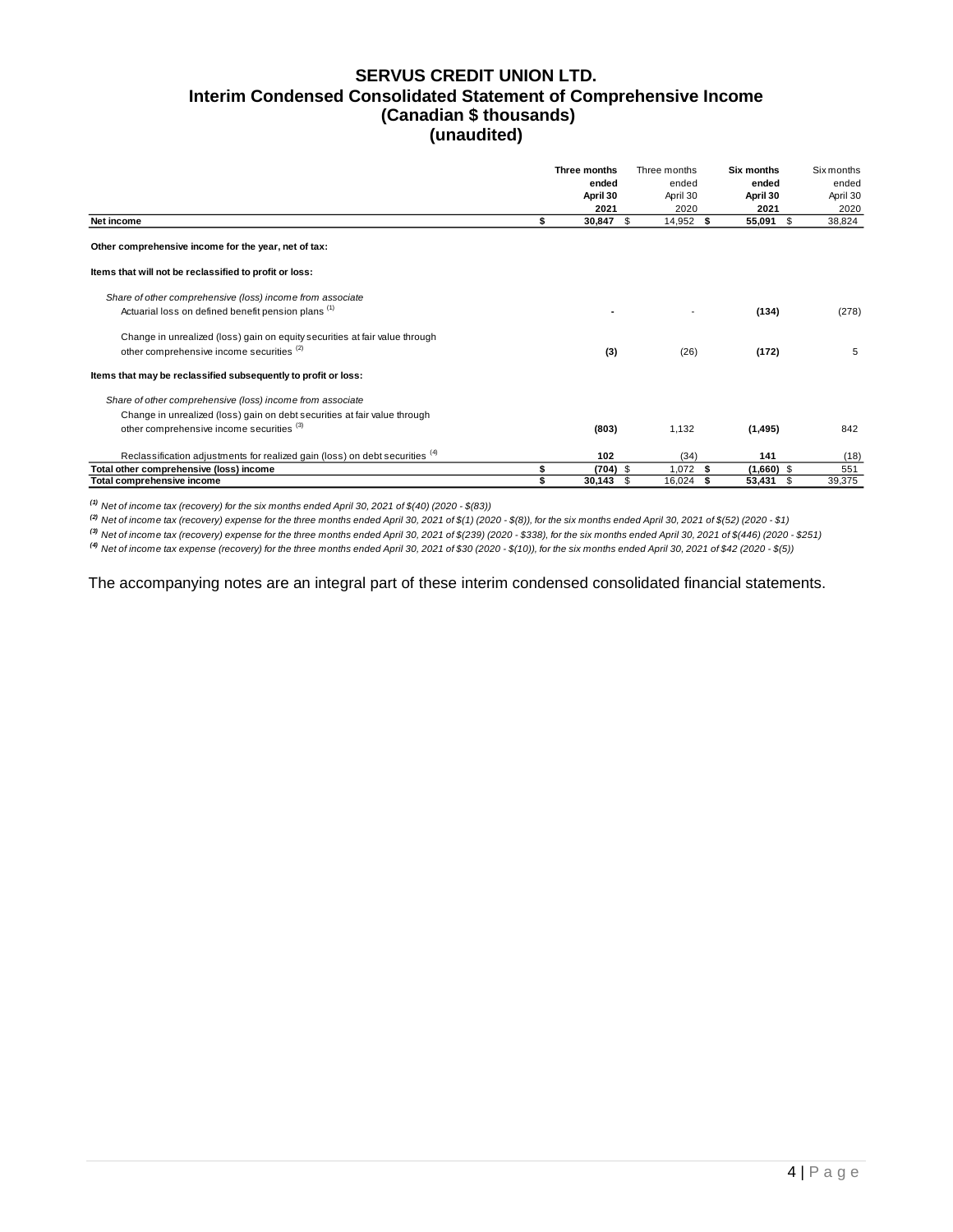# **SERVUS CREDIT UNION LTD. Interim Condensed Consolidated Statement of Changes in Equity (Canadian \$ thousands) (unaudited)**

|                                                    |               |                  |                 | Accumulated                   |                 |
|----------------------------------------------------|---------------|------------------|-----------------|-------------------------------|-----------------|
|                                                    |               |                  |                 | Other                         |                 |
|                                                    | Common        | Investment       | Retained        | Comprehensive                 | Total           |
|                                                    | Shares        | <b>Shares</b>    | Earnings        | Income                        | Equity          |
| Balance at October 31, 2019                        | 560,793       | 121,055          | 909,369         | 11,097                        | 1,602,314       |
| Changes in equity                                  |               |                  |                 |                               |                 |
| Issues of share capital                            | 10,976        |                  |                 |                               | 10,976          |
| Redemption of share capital                        | (24, 140)     | (4, 470)         |                 |                               | (28, 610)       |
| Net income                                         |               |                  | 38,824          |                               | 38,824          |
| Share of other comprehensive income from associate |               |                  |                 | 551                           | 551             |
| Balance at April 30, 2020                          | \$<br>547,629 | \$<br>116,585    | \$<br>948,193   | \$<br>11,648                  | 1,624,055<br>\$ |
|                                                    |               |                  |                 |                               |                 |
|                                                    |               |                  |                 | Accumulated<br>Other          |                 |
|                                                    | Common        | Investment       |                 | <b>Retained Comprehensive</b> | Total           |
|                                                    | <b>Shares</b> | <b>Shares</b>    | <b>Earnings</b> | <b>Income</b>                 | <b>Equity</b>   |
| Balance at October 31, 2020                        | \$<br>566,375 | \$<br>120,174 \$ | 954,279 \$      | 12,373                        | 1,653,201       |
| Changes in equity                                  |               |                  |                 |                               |                 |
| Issues of share capital                            | 21,101        |                  |                 |                               | 21,101          |
| Redemption of share capital                        | (23, 644)     | (3,055)          |                 |                               | (26, 699)       |
| Net income                                         |               |                  | 55,091          |                               | 55,091          |
| Share of other comprehensive loss from associate   |               |                  |                 | (1,660)                       | (1,660)         |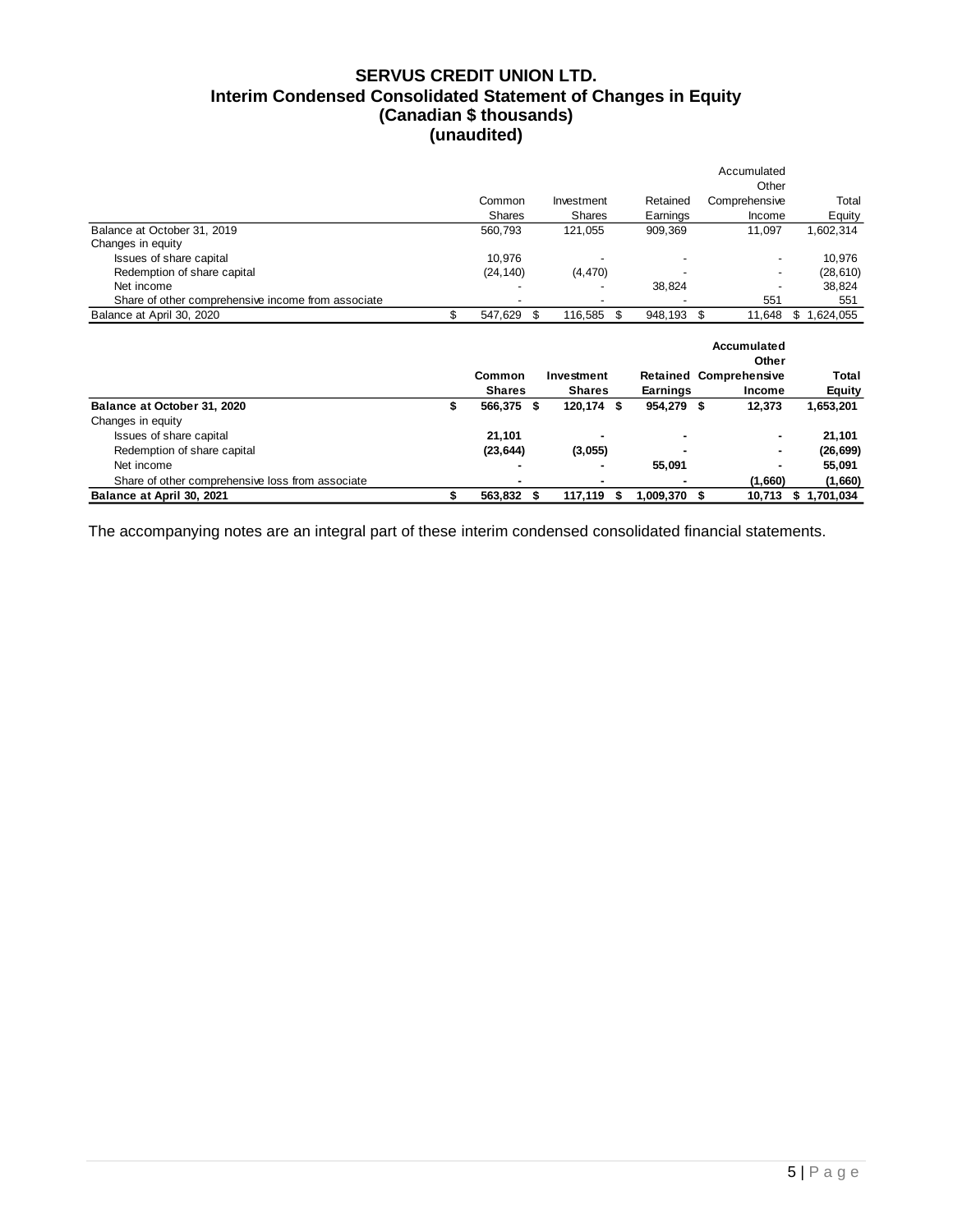### **SERVUS CREDIT UNION LTD. Interim Condensed Consolidated Statement of Cash Flows (Canadian \$ thousands) (unaudited)**

|                                                                                             | Six months            | Six months            |
|---------------------------------------------------------------------------------------------|-----------------------|-----------------------|
|                                                                                             | ended                 | ended                 |
|                                                                                             | April 30              | April 30              |
|                                                                                             | 2021                  | 2020                  |
| Cash flows from (used in) operating activities                                              |                       |                       |
| Net income                                                                                  | \$<br>55,091          | \$<br>38,824          |
| Adjustments for non-cash items and others                                                   |                       |                       |
| Net interest income (1)                                                                     | (193, 732)            | (206, 808)            |
| (Recovery of) provision for credit losses                                                   | (4, 492)              | 26,621                |
| Share of profits from investment in associate                                               | (131)                 | (3,588)               |
| Depreciation                                                                                | 8,950                 | 8,792                 |
| Amortization                                                                                | 6,042                 | 5,560                 |
| Impairment of assets                                                                        | 500                   | 522                   |
| (Gain) loss on leased assets                                                                | (21)                  | 33                    |
| (Gain) loss on assets held for sale                                                         | (122)                 | 31                    |
| Loss on disposal of property and equipment                                                  | 337                   | 64                    |
| Loss on disposal of intangible assets                                                       |                       | 120                   |
| Gain on loan modifications                                                                  | (2, 596)              |                       |
|                                                                                             |                       |                       |
| Income taxes                                                                                | 13,539                | 12,432                |
| Adjustments for net changes in operating assets and liabilities<br>Change in members' loans |                       |                       |
|                                                                                             | (256, 125)<br>341,144 | (159, 943)<br>346,121 |
| Change in members' deposits<br>Change in assets held for sale                               | (5,839)               | (8, 544)              |
| Change in derivatives, net                                                                  | 13,701                | (10, 805)             |
| Change in other assets, provisions, and trade                                               |                       |                       |
| payables and other liabilities, net                                                         | (7, 591)              | (57, 988)             |
| Income taxes paid, net                                                                      | (12, 165)             | (2, 217)              |
| Interest received                                                                           | 290,860               | 299,340               |
| Interest paid                                                                               | (83, 797)             | (110, 057)            |
| Net cash from operating activities                                                          | 163,553               | 178,510               |
|                                                                                             |                       |                       |
| Cash flows from (used in) investing activities                                              |                       |                       |
| Additions to intangible assets                                                              | (4, 549)              | (4, 927)              |
| Additions to property and equipment, and                                                    |                       |                       |
| investment property                                                                         | (4,663)               | (4, 369)              |
| Proceeds on disposal of property and equipment, and                                         |                       |                       |
| investment property                                                                         | 63                    | 92                    |
| Proceeds on disposal of assets held for sale                                                | 7,342                 | 11,393                |
| Purchase of Alberta Central shares                                                          | (8, 418)              | (963)                 |
| Distributions from Alberta Central                                                          | 3,287                 | 5,872                 |
| Proceeds from investments, net                                                              | 8,053                 | (342, 633)            |
| Net cash from (used in) investing activities                                                | 1,115                 | (335, 535)            |
|                                                                                             |                       |                       |
| Cash flows from (used in) financing activities                                              |                       |                       |
| Advances of securitization liabilities                                                      | 41,637                | 349,179               |
| Repayment of securitization liabilities                                                     | (289, 948)            | (185, 885)            |
| Repayment of principal portion of lease liabilities                                         | (2,551)               | (2, 576)              |
| Shares issued                                                                               | 21,101                | 10,976                |
| Shares redeemed                                                                             | (26, 699)             | (28, 610)             |
| Net cash (used in) from financing activities                                                | (256, 460)            | 143,084               |
|                                                                                             |                       |                       |
| Decrease in cash and cash equivalents                                                       | (91, 792)             | (13, 941)             |
| Cash and cash equivalents, beginning of period                                              | 188,954               | 107,760               |
| Cash and cash equivalents, end of period                                                    | \$<br>97,162          | \$<br>93,819          |

*(1) Net interest income includes a fair value loss (gain) on derivatives for the six months ended April 30, 2021 of \$6,714 (2020 - \$(8,565))*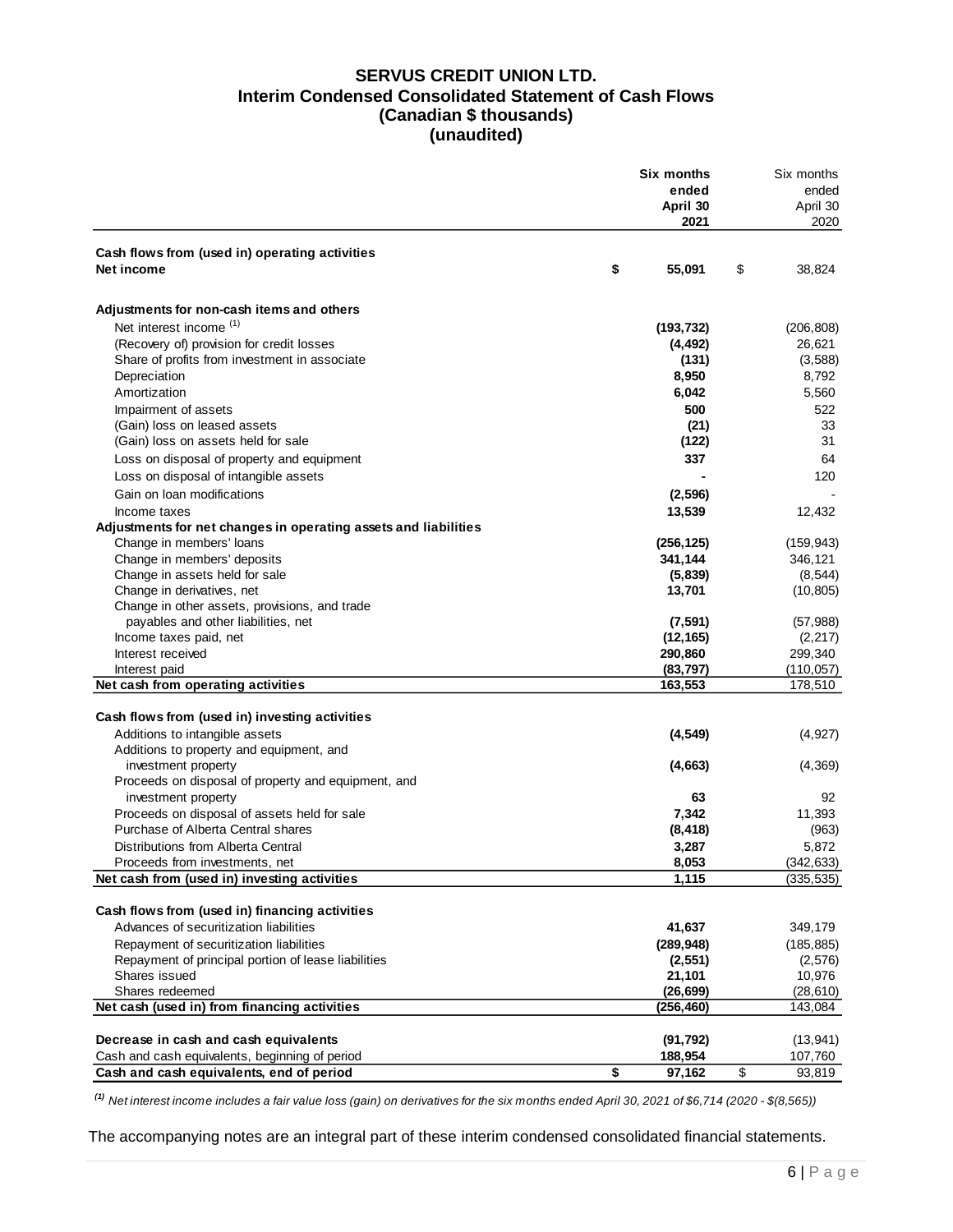### <span id="page-7-0"></span>**1. BASIS OF PRESENTATION**

These interim condensed consolidated financial statements are prepared in accordance with International Accounting Standard (IAS) 34 Interim Financial Reporting as issued by the International Accounting Standards Board (IASB). The interim condensed consolidated financial statements do not include all of the information required for full annual financial statements and should be read in conjunction with Servus Credit Union Ltd. ("Servus" or the "Credit Union") 2020 audited annual consolidated financial statements.

These interim condensed consolidated financial statements were approved by the Audit and Finance Committee on June 23, 2021.

### **Use of Estimates, Assumptions and Critical Judgements**

The preparation of the interim condensed consolidated financial statements requires management to exercise estimates, assumptions and critical judgements that affect the application of accounting policies and the reported amounts of assets, liabilities, income, expenses and related disclosures. Estimates and underlying assumptions required under IFRS are assessed using the best available information and undertaken in accordance with the applicable standards and are reviewed on a continuous basis.

Estimates and assumptions have been used in the following areas: income taxes; deferred tax assets and liabilities; fair values of financial instruments; expected credit losses (ECL); measurement of provisions; the useful lives of property, equipment, and intangible assets; credit card points liability; defined benefit plans; and the fair value less costs to sell for assets held for sale. Actual results may differ significantly from these estimates, and the impact of any such differences will be recorded in future periods.

Critical judgments have been made in the following areas: impairment of non-financial and financial assets, modification and derecognition of assets, ECL, classification and valuation of financial instruments, consolidation of structured entities and accounting for investment in associate.

The measurement of leased assets and leased liabilities require that the Credit Union make assumptions about the lease term and the interest rate used for discounting future cash flows. Given that contractual terms of lease contracts often contain renewal options, judgment is required to determine the likelihood that these options will be exercised. Where implicit interest rates are not determinable from a lease contract, judgment is used to determine an appropriate discount rate that is reflective of the rate would be incurred if the Credit Union were to purchase the assets outright.

The COVID-19 pandemic continues to have an impact on judgments as well as significant estimates and assumptions made by management in preparing the Interim Condensed Consolidated Financial Statements. Refer to Note 6 for more information on significant judgments made to estimate the ECL.

## <span id="page-7-1"></span>**2. ACCOUNTING POLICIES**

These interim condensed consolidated financial statements have been prepared following the same accounting policies and methods as those used in preparing Servus' 2020 annual consolidated financial statements.

## <span id="page-7-2"></span>**3. CURRENT AND FUTURE ACCOUNTING CHANGES**

### **Adoption of Amendments to Standards in the Current Year**

In March 2021, the IASB issued COVID-19 Related Rent Concessions Beyond June 30, 2021 (Amendment to IFRS 16) to extend the May 2020 amendment by one year. The amendment provides lessees with an exemption from assessing whether a COVID 19-related rent concession granted until June 30, 2022 (previously June 2021) is a lease modification. The amendment is effective for annual reporting beginning on or after April 1, 2021. Earlier application is also permitted.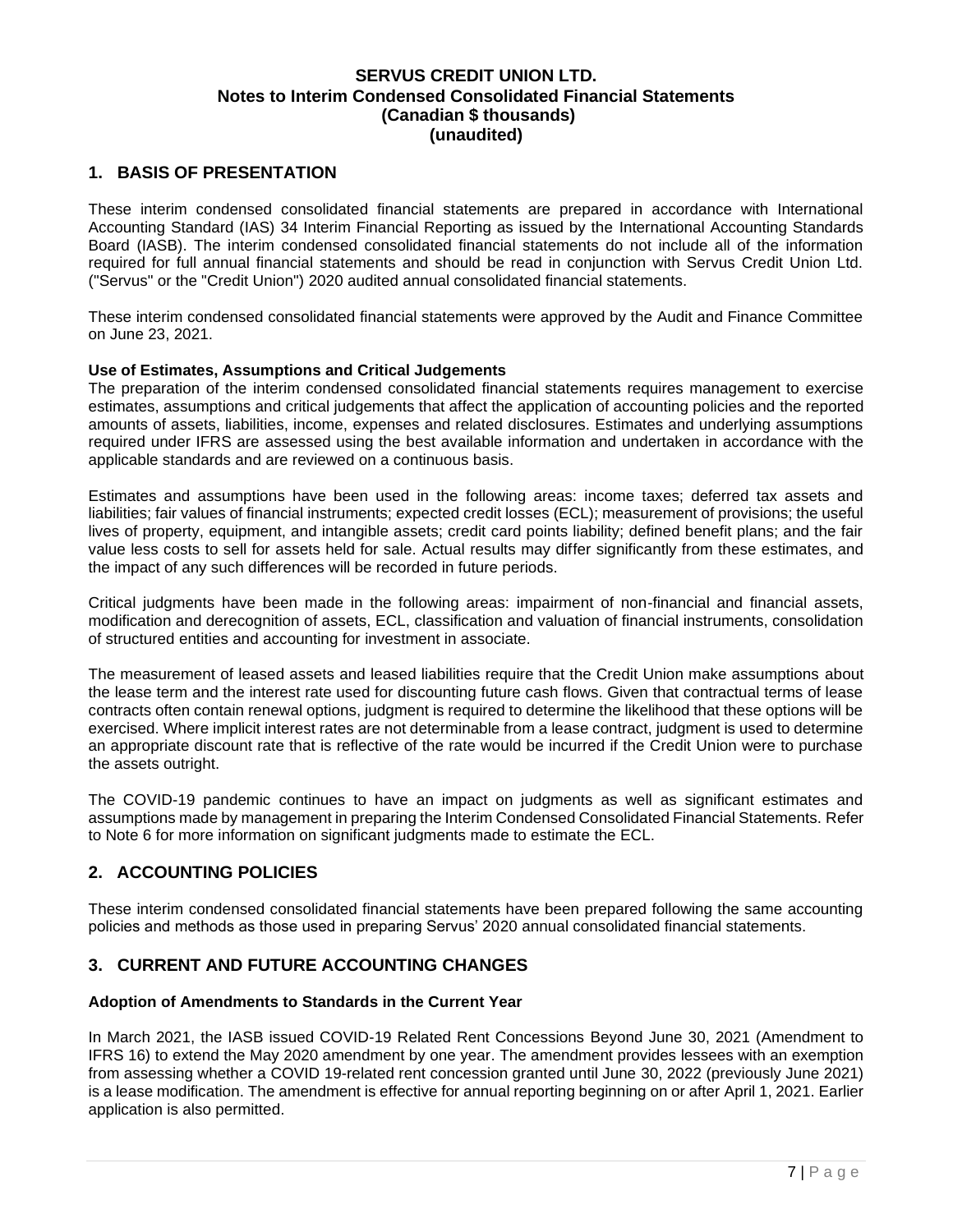## **3. CURRENT AND FUTURE ACCOUNTING CHANGES (CONTINUED)**

The Credit Union has early adopted this amendment and has no COVID-19 related rent concessions, therefore there is no impact on the Credit Union's financial statements.

### **Future Accounting Changes**

In addition to future accounting changes disclosed in the 2020 audited annual consolidated financial statements, the following amendments to existing accounting standards have been issued but are not yet effective on April 30, 2021. The Credit Union is currently assessing the impact of adopting the following standards.

### **Effective for the Credit Union — November 1, 2023**

### Disclosure of Accounting Policies (Amendments to IAS 1 and IFRS Practice Statement 2)

In February 2021, the IASB issued Disclosure of Accounting Policies (Amendments to IAS 1 and IFRS Practice Statement 2). IAS 1 amendments require an entity to disclose its material accounting policies instead of its significant accounting policies and provide guidance on how an entity can identify material accounting policy information. In addition, IFRS Practice Statement 2 has been amended by adding guidance and examples to explain and demonstrate the application of the 'four-step materiality process' to accounting policy information in order to support the amendments to IAS 1.

### Definition of Accounting Estimates (Amendments to IAS 8)

In February 2021, the IASB published Definition of Accounting Estimates (Amendments to IAS 8). The amendments replace the definition of a change in accounting estimates with a definition of accounting estimates, where accounting estimates are defined as "monetary amounts in financial statements that are subject to measurement uncertainty". The amendments clarify that a change in accounting estimate that results from new information or new developments is not the correction of an error.

### <span id="page-8-0"></span>**4. INVESTMENTS**

|                                                 | As at                | As at      |
|-------------------------------------------------|----------------------|------------|
|                                                 | April 30             | October 31 |
|                                                 | 2021                 | 2020       |
| Term deposits with Alberta Central              | \$<br>1,266,453<br>S | 1,274,511  |
| Term deposits with other financial institutions | 350,000              | 350,000    |
| Other                                           | 281                  | 276        |
|                                                 | 1,616,734            | 1,624,787  |
| Accrued interest                                | 3,420                | 2,599      |
|                                                 | 1,620,154            | 1,627,386  |
| ECL allowance on investments                    | '2)                  | (1)        |
| Total                                           | 1,620,152<br>S       | 1,627,385  |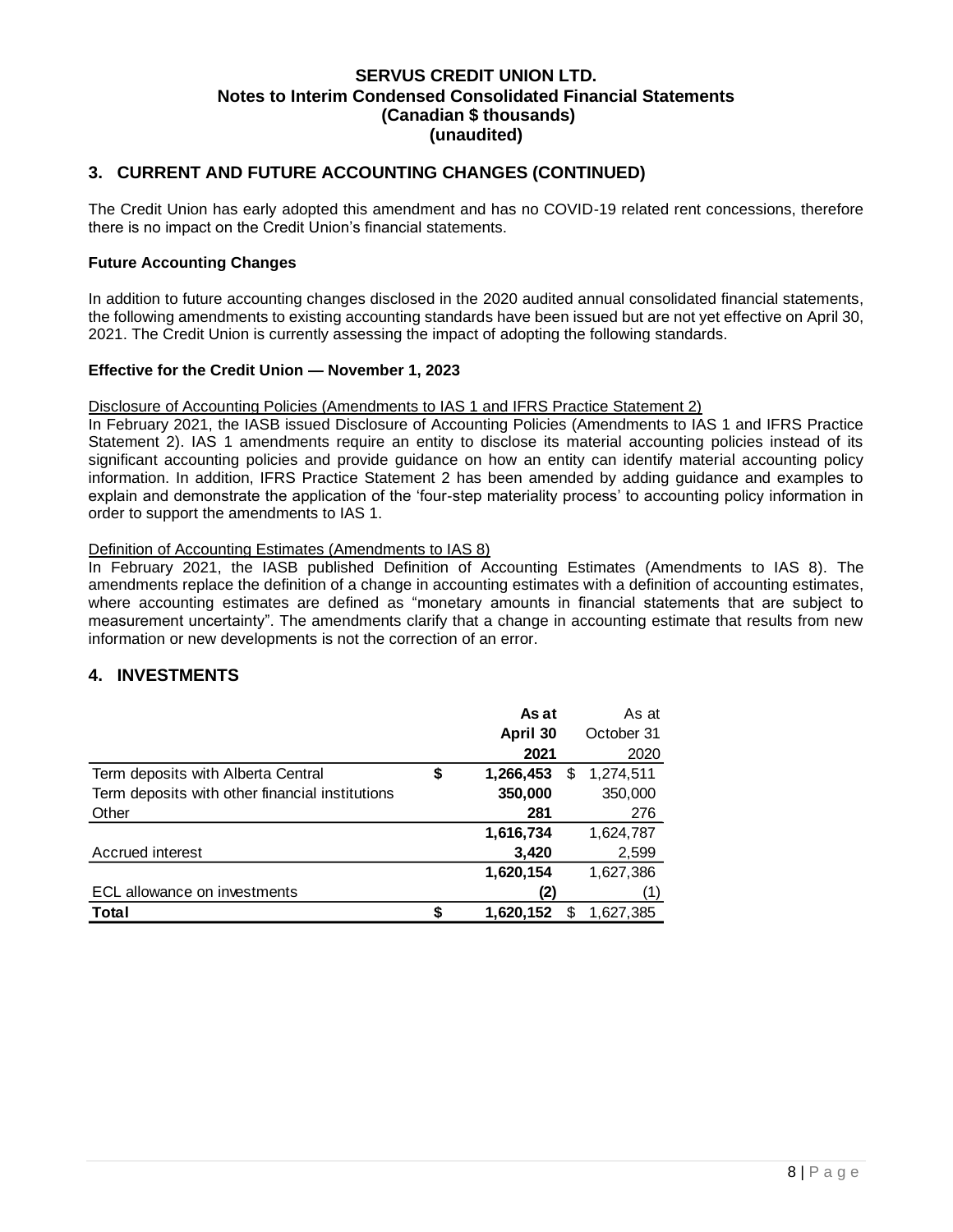### <span id="page-9-0"></span>**5. MEMBERS' LOANS**

The following table presents the carrying amount of loans and the exposure amount for off-balance sheet items according to the stage in which they are classified as well as the allowance for credit losses.

|                                            |                      | Performina  |      | Impaired    |  |              |  | <b>Allowance for</b> | <b>Total Net of</b> |            |
|--------------------------------------------|----------------------|-------------|------|-------------|--|--------------|--|----------------------|---------------------|------------|
|                                            | Stage 1              | Stage 2     |      | Stage 3     |  | Total        |  | <b>Credit Losses</b> |                     | Allowance  |
| As at April 30, 2021                       |                      |             |      |             |  |              |  |                      |                     |            |
| Residential mortgages                      | 8.067.775 \$         | 478.507     | - \$ | $12,164$ \$ |  | 8.558.446 \$ |  | $5,528$ \$           |                     | 8,552,918  |
| Commercial and agriculture                 | 5.246.158            | 194.871     |      | 52.416      |  | 5.493.445    |  | 38.063               |                     | 5,455,382  |
| Consumer and credit card                   | 1.003.515            | 72.126      |      | 3.349       |  | 1.078.990    |  | 14.293               |                     | 1,064,697  |
| <b>Total members' loans</b>                | 14,317,448           | 745,504     | Я.   | 67,929      |  | 15,130,881   |  | 57,884               |                     | 15,072,997 |
|                                            |                      |             |      |             |  |              |  |                      |                     |            |
| As at April 30, 2021                       |                      |             |      |             |  |              |  |                      |                     |            |
| Residential mortgages                      | \$<br>$2.094.134$ \$ | $15.156$ \$ |      | 720 \$      |  | 2.110.010 \$ |  | 371                  | \$                  | 2,109,639  |
| Commercial and agriculture                 | 1.239.409            | 4.419       |      | 97          |  | 1.243.925    |  | 880                  |                     | 1.243.045  |
| Consumer and credit card                   | 1.069.921            | 14.432      |      | 943         |  | 1,085,296    |  | 5,315                |                     | 1,079,981  |
| Loan commitments and quarantees *          | 44.203               |             |      |             |  | 44.203       |  | 96                   |                     | 44,107     |
| Total off balance sheet credit instruments | 4.447.667            | 34.007      | S    | l.760 \$    |  | 4.483.434    |  | 6,662                | S                   | 4.476.772  |

\*collectively assessed

|                                            |                     | Performing<br>Impaired |            |     |           |                 |    | Allowance for        |     | Total Net of |
|--------------------------------------------|---------------------|------------------------|------------|-----|-----------|-----------------|----|----------------------|-----|--------------|
|                                            | Stage 1             |                        | Stage 2    |     | Stage 3   | Total           |    | <b>Credit Losses</b> |     | Allowance    |
| As at October 31, 2020                     |                     |                        |            |     |           |                 |    |                      |     |              |
| Residential mortgages                      | \$<br>7,879,028 \$  |                        | 578.863 \$ |     | 23,075 \$ | 8,480,966 \$    |    | 6,983                | -\$ | 8,473,983    |
| Commercial and agriculture                 | 4.850.499           |                        | 386.648    |     | 53.031    | 5,290,178       |    | 43.807               |     | 5,246,371    |
| Consumer and credit card                   | 1.041.674           |                        | 95.557     |     | 3.822     | 1.141.053       |    | 16.144               |     | 1,124,909    |
| Total members' loans                       | \$<br>13.771.201 \$ |                        | 1.061.068  | \$. | 79,928 \$ | 14.912.197      | S  | 66.934               | -S  | 14,845,263   |
|                                            |                     |                        |            |     |           |                 |    |                      |     |              |
| As at October 31, 2020                     |                     |                        |            |     |           |                 |    |                      |     |              |
| Residential mortgages                      | \$<br>2.040.368 \$  |                        | 13,881 \$  |     | 910S      | 2.055.159 \$    |    | 360                  | -\$ | 2.054.799    |
| Commercial and agriculture                 | 1.153.117           |                        | 4.925      |     | 245       | 1.158.287       |    | 1.394                |     | 1.156.893    |
| Consumer and credit card                   | 1.045.693           |                        | 17.239     |     | 673       | 1,063,605       |    | 5.749                |     | 1,057,856    |
| Loan commitments and quarantees *          | 46.651              |                        |            |     | ۰         | 46.651          |    | 59                   |     | 46,592       |
| Total off balance sheet credit instruments | \$<br>4,285,829     |                        | 36.045     | S   | 1.828     | \$<br>4.323.702 | \$ | 7.562                |     | 4,316,140    |

\*collectively assessed

## <span id="page-9-1"></span>**6. ALLOWANCE FOR CREDIT LOSSES**

### **Key Data and Assumptions**

Estimating the allowance for ECL is based on a set of inputs, assumptions and methodologies placed around credit risk and future looking macroeconomic indicators and therefore requires significant judgment. Management has made complex and subjective judgments to assess the adequacy of the assumptions used to calculate the ECL at April 30, 2021.

These inputs and assumptions are assessed each reporting period considering both positive and negative aspects of the current economic environment. ECL models use some historical information in their methodologies and assumptions, and therefore are not able to address all considerations of the current economic state. Additional analysis and an amount added to model results as a management overlay which is calculated outside of the model based on analyses, may be required. The best information available as at the reporting date is used in the model and in all additional analysis.

The Credit Union uses a model created by Central 1 (the model) to estimate the ECL. Changes in inputs and the assumptions used have an impact on the assessment of significant increase in credit risk and the measurement of ECLs. The main areas where judgment is used in the ECL model is in the assessment of whether there is a significant increase in credit risk on loans, the probability that a member will default on a loan (PD), forecasted future looking macroeconomic indicators (FLI) and the weightings to be used on the base, best and worst case scenarios for the FLIs.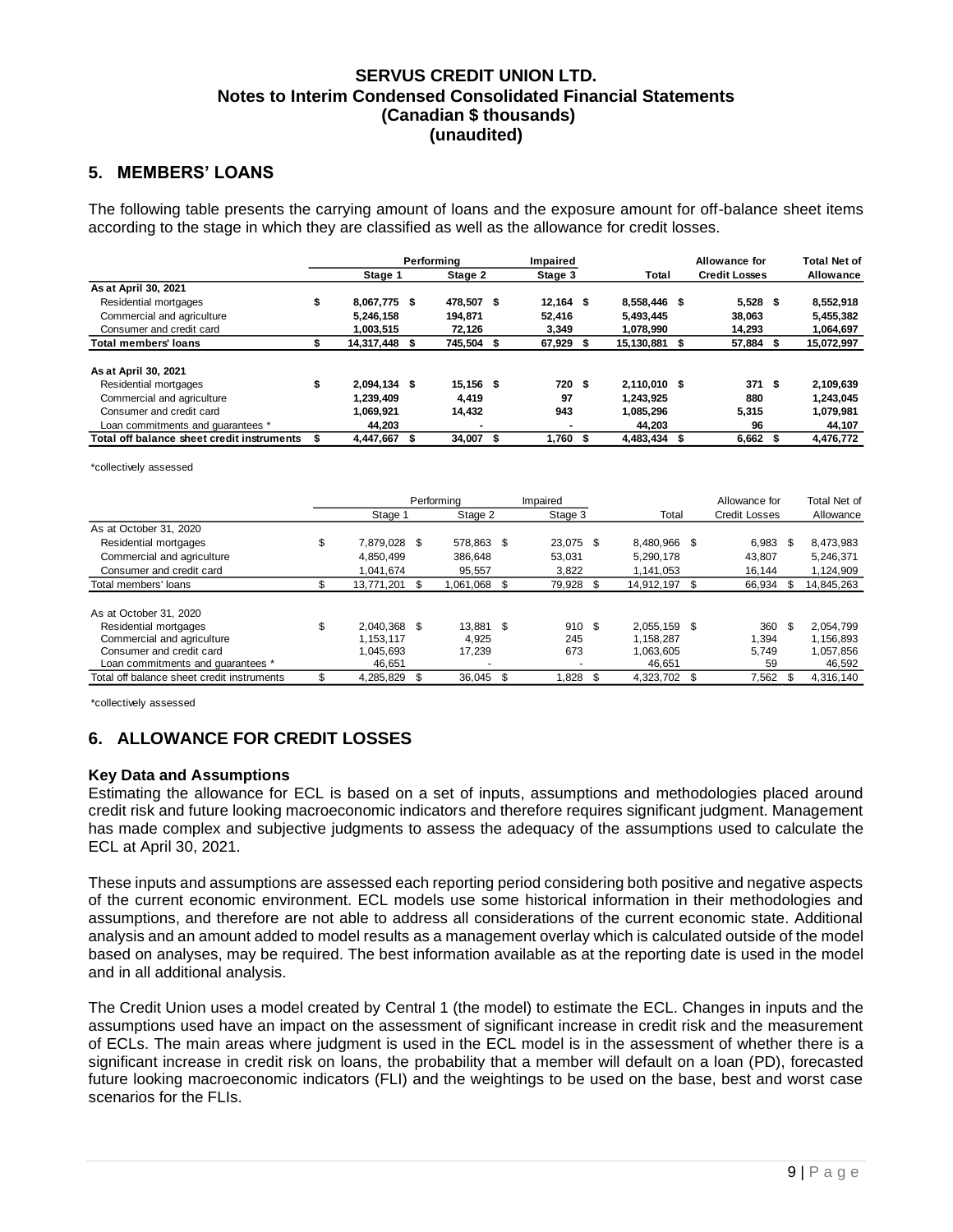## **6. ALLOWANCE FOR CREDIT LOSSES (CONTINUED)**

The macroeconomic factors used in the model that affect the Credit Union ECL calculations are:

- Alberta unemployment rates
- Canadian unemployment rates (Mastercard book only)
- Alberta housing price index
- The rate spread between the three-month Bank of Canada bond and three-month Bankers' Acceptance rates.

Each factor is forecast in three scenarios, a base case, a best case and a worst-case scenario. These scenarios are weighted, and the weighted average is used to build the calculated estimate for ECL. Sensitivities around the weights of the FLIs are also performed each reporting period by assessing the forecasts for each of the best, base and worst-case scenarios and determining the probability of each scenario. At April 30, 2021, management concluded that weighting to be used is a 60% base, 20% best and 20% worst-case (October 31, 2020 - 60% base, 20% best and 20% worst-case).

Where a sensitivity analysis shows that the loan book has a risk that is not adequately covered by the model calculation, the sensitivity is used to provide justification for a management overlay to be applied to the ECL calculated by the model. These analyses are performed and assessed each reporting period to estimate the amount of a management overlay amount to add to the model results.

At April 30, 2021, management has applied an overlay of \$12.0 million (October 31, 2020 - \$ 14.0 million) on the commercial, consumer, residential mortgages, and credit card book.

The following table presents the changes in the allowance for credit losses.

|                                                                                 | Residential<br><b>Mortgages</b> |      | <b>Commercial and</b><br><b>Agriculture</b> |      | <b>Consumer and</b><br><b>Credit Card</b> | <b>Collectively</b><br>Assessed <sup>(1)</sup> |    | <b>Total</b> |
|---------------------------------------------------------------------------------|---------------------------------|------|---------------------------------------------|------|-------------------------------------------|------------------------------------------------|----|--------------|
| As at October 31, 2020                                                          | \$<br>7,343                     | \$   | 45,201                                      | \$   | $21,893$ \$                               | 59                                             | S  | 74,496       |
| Recoveries of previous loan                                                     |                                 |      |                                             |      |                                           |                                                |    |              |
| write-offs                                                                      | 11                              |      | 121                                         |      | 2,825                                     | $\blacksquare$                                 |    | 2,957        |
| Provision (recovery) charged to                                                 |                                 |      |                                             |      |                                           |                                                |    |              |
| net income                                                                      | 808                             |      | (6,066)                                     |      | 728                                       | 37                                             |    | (4, 493)     |
|                                                                                 | 8,162                           |      | 39,256                                      |      | 25,446                                    | 96                                             |    | 72,960       |
| Loans written off                                                               | (2, 263)                        |      | (313)                                       |      | (5,838)                                   |                                                |    | (8, 414)     |
| As at April 30, 2021                                                            | 5.899                           | - \$ | $38,943$ \$                                 |      | 19,608 \$                                 | 96                                             | S  | 64,546       |
| Presented on Interim Condensed Consolidated Statement of Financial Position as: |                                 |      |                                             |      |                                           |                                                |    |              |
| Netted with members' loans                                                      | 5,528                           |      | 38,063                                      |      | 14,293                                    |                                                |    | 57,884       |
| Off balance sheet credit instruments <sup>(2)</sup>                             | 371                             |      | 880                                         |      | 5.315                                     | 96                                             |    | 6,662        |
| Total                                                                           | 5,899                           |      | 38,943                                      | - \$ | 19,608                                    | 96                                             | \$ | 64,546       |

|                                                                                 |     | Residential<br>Mortgages |     | Commercial and<br>Agriculture |    | Consumer and<br><b>Credit Card</b> |      | Collectively<br>Assessed <sup>(1)</sup> |    | Total     |
|---------------------------------------------------------------------------------|-----|--------------------------|-----|-------------------------------|----|------------------------------------|------|-----------------------------------------|----|-----------|
| As at October 31, 2019                                                          | \$  | 5,107                    | \$. | 19.543                        | \$ | 20.176                             | - \$ | 112                                     | \$ | 44,938    |
| Recoveries of previous loan                                                     |     |                          |     |                               |    |                                    |      |                                         |    |           |
| write-offs                                                                      |     |                          |     | 280                           |    | 4,978                              |      | $\blacksquare$                          |    | 5,259     |
| Provision (recovery) charged to                                                 |     |                          |     |                               |    |                                    |      |                                         |    |           |
| net income                                                                      |     | 4,466                    |     | 28.419                        |    | 12.458                             |      | (53)                                    |    | 45,290    |
|                                                                                 |     | 9.574                    |     | 48.242                        |    | 37,612                             |      | 59                                      |    | 95.487    |
| Loans written off                                                               |     | (2,231)                  |     | (3,041)                       |    | (15, 719)                          |      |                                         |    | (20, 991) |
| As at October 31, 2020                                                          | \$. | 7.343                    | \$. | 45.201                        | S  | 21,893                             | \$   | 59                                      | S. | 74,496    |
| Presented on Interim Condensed Consolidated Statement of Financial Position as: |     |                          |     |                               |    |                                    |      |                                         |    |           |
| Netted with members' loans                                                      |     | 6.983                    |     | 43,807                        |    | 16.144                             |      |                                         |    | 66,934    |
| Off balance sheet credit instruments <sup>(2)</sup>                             |     | 360                      |     | 1.394                         |    | 5.749                              |      | 59                                      |    | 7,562     |
| Total                                                                           |     | 7,343                    |     | 45.201                        | S  | 21,893                             | \$   | 59                                      | S  | 74.496    |

*(1) Financial guarantees and letters of credit are collectively assessed*

*(2) Off balance sheet credit instruments consisting of undrawn commitments and financial guarantees*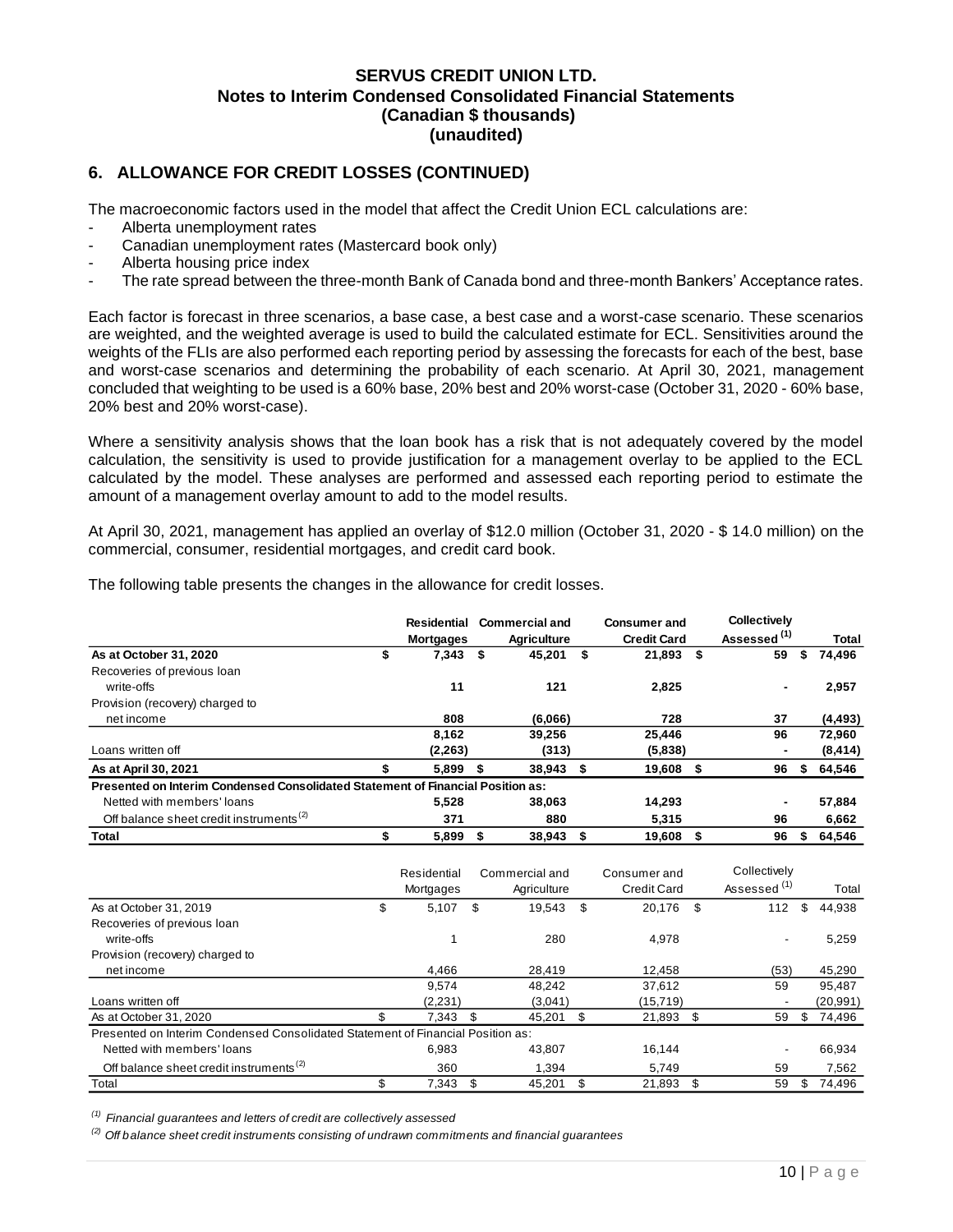# **6. ALLOWANCE FOR CREDIT LOSSES (CONTINUED)**

The provision charged to net income is:

|                                    | <b>Six months</b>  |   | Six months |
|------------------------------------|--------------------|---|------------|
|                                    | ended              |   | ended      |
|                                    | April 30           |   | April 30   |
|                                    | 2021               |   | 2020       |
| Loans                              | \$<br>$(4,493)$ \$ |   | 26,620     |
| Investments                        |                    |   |            |
| <b>Provision for credit losses</b> | (4,492)            | S | 26,621     |

The following tables reconcile the opening and closing allowances for loans, by stage, for each major category:

#### **Residential Mortgages**

|                                                                                 |             | Performing |            | <b>Impaired</b> |          |             |
|---------------------------------------------------------------------------------|-------------|------------|------------|-----------------|----------|-------------|
|                                                                                 | Stage 1     |            | Stage 2    |                 | Stage 3  | Total       |
| As at October 31, 2020                                                          | \$<br>1,996 | \$         | $3,858$ \$ |                 | 1,489    | \$<br>7,343 |
| Transfers                                                                       |             |            |            |                 |          |             |
| Stage 1 <sup>(1)</sup>                                                          | 203         |            | (201)      |                 | (2)      |             |
| Stage 2 $(1)$                                                                   | (734)       |            | 906        |                 | (172)    |             |
| Stage $3^{(1)}$                                                                 | (115)       |            | (802)      |                 | 917      |             |
| New originations <sup>(2)</sup>                                                 | 354         |            | 360        |                 |          | 714         |
| Repayments <sup>(3)</sup>                                                       | (174)       |            | (223)      |                 | (227)    | (624)       |
| Remeasurements <sup>(4)</sup>                                                   | 738         |            | (1,222)    |                 | 1,202    | 718         |
| Loans written off                                                               |             |            |            |                 | (2, 263) | (2, 263)    |
| Recoveries                                                                      |             |            |            |                 | 11       | 11          |
| As at April 30, 2021                                                            | \$<br>2,268 | \$         | $2,676$ \$ |                 | 955      | \$<br>5,899 |
| Presented on Interim Condensed Consolidated Statement of Financial Position as: |             |            |            |                 |          |             |
| Netted with members' loans                                                      | 1,961       |            | 2,612      |                 | 955      | 5,528       |
| Off balance sheet credit instruments                                            | 307         |            | 64         |                 |          | 371         |
| Total                                                                           | 2,268       | \$         | 2,676      | S               | 955      | \$<br>5,899 |

|                                                                                 |             | Performing |         | Impaired    |     |         |
|---------------------------------------------------------------------------------|-------------|------------|---------|-------------|-----|---------|
|                                                                                 | Stage 1     |            | Stage 2 | Stage 3     |     | Total   |
| As at October 31, 2019                                                          | \$<br>1,547 | \$         | 2,679   | \$<br>881   | \$. | 5,107   |
| Transfers                                                                       |             |            |         |             |     |         |
| Stage 1 <sup>(1)</sup>                                                          | 479         |            | (473)   | (6)         |     |         |
| Stage 2 $(1)$                                                                   | (1,772)     |            | 1,936   | (164)       |     |         |
| Stage $3^{(1)}$                                                                 | (672)       |            | (1,279) | 1,951       |     |         |
| New originations <sup>(2)</sup>                                                 | 478         |            | 941     |             |     | 1,419   |
| Repayments <sup>(3)</sup>                                                       | (228)       |            | (330)   | (347)       |     | (905)   |
| Remeasurements <sup>(4)</sup>                                                   | 2,164       |            | 384     | 1,404       |     | 3,952   |
| Loans written off                                                               |             |            |         | (2,231)     |     | (2,231) |
| Recoveries                                                                      |             |            |         |             |     |         |
| As at October 31, 2020                                                          | \$<br>1,996 | \$         | 3,858   | \$<br>1,489 | \$  | 7,343   |
| Presented on Interim Condensed Consolidated Statement of Financial Position as: |             |            |         |             |     |         |
| Netted with members' loans                                                      | 1,708       |            | 3,786   | 1,489       |     | 6,983   |
| Off balance sheet credit instruments                                            | 288         |            | 72      |             |     | 360     |
| Total                                                                           | \$<br>1,996 | \$         | 3,858   | \$<br>1,489 | \$  | 7,343   |

*(1) Stage transfers represent movement between stages*

*(2) New originations relate to new loans recognized during the period and reflect movements into different stages within the period*

*(3) Repayments relate to loans fully repaid or derecognized and excludes loans written off where a credit loss was incurred*

*(4) Represents the change in the allowance due to changes in economic factors, risk, model parameters and management overlay*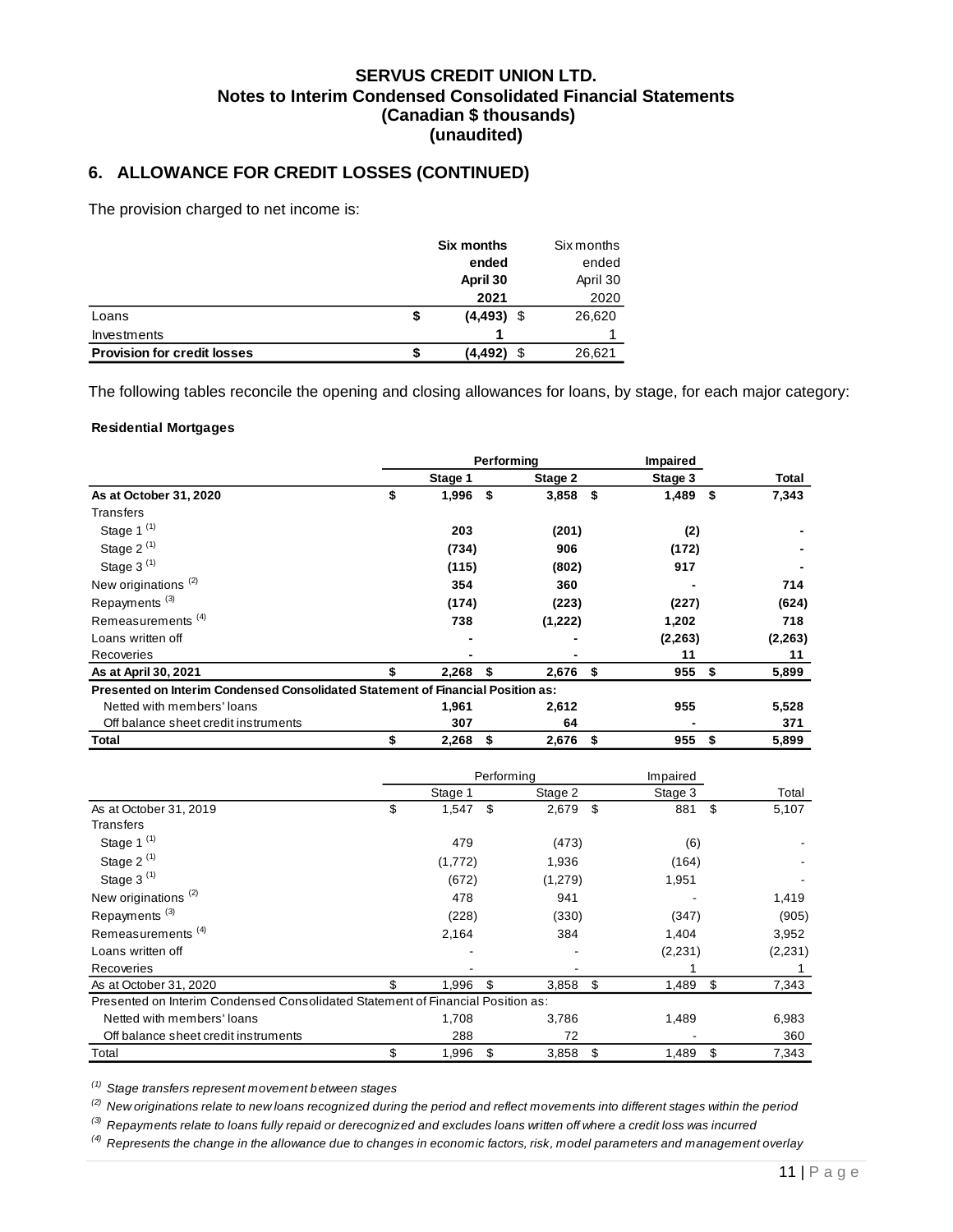# **6. ALLOWANCE FOR CREDIT LOSSES (CONTINUED)**

### **Commercial and Agriculture**

|                                                                                 |             | Performina |         | <b>Impaired</b> |         |              |
|---------------------------------------------------------------------------------|-------------|------------|---------|-----------------|---------|--------------|
|                                                                                 | Stage 1     |            | Stage 2 |                 | Stage 3 | Total        |
| As at October 31, 2020                                                          | \$<br>7,645 | \$         | 14,471  | - \$            | 23,085  | \$<br>45,201 |
| Transfers                                                                       |             |            |         |                 |         |              |
| Stage 1 $(1)$                                                                   | 787         |            | (786)   |                 | (1)     |              |
| Stage $2^{(1)}$                                                                 | (1,866)     |            | 1,963   |                 | (97)    |              |
| Stage 3 <sup>(1)</sup>                                                          | (374)       |            | (818)   |                 | 1,192   |              |
| New originations <sup>(2)</sup>                                                 | 688         |            | 31      |                 | 46      | 765          |
| Repayments <sup>(3)</sup>                                                       | (445)       |            | (308)   |                 | (515)   | (1,268)      |
| Remeasurements <sup>(4)</sup>                                                   | (1,650)     |            | (3,346) |                 | (567)   | (5, 563)     |
| Loans written off                                                               |             |            | ۰       |                 | (313)   | (313)        |
| Recoveries                                                                      |             |            |         |                 | 121     | 121          |
| As at April 30, 2021                                                            | 4,785       | \$         | 11,207  | \$              | 22,951  | \$<br>38,943 |
| Presented on Interim Condensed Consolidated Statement of Financial Position as: |             |            |         |                 |         |              |
| Netted with members' loans                                                      | 3,948       |            | 11,192  |                 | 22,923  | 38,063       |
| Off balance sheet credit instruments                                            | 837         |            | 15      |                 | 28      | 880          |
| Total                                                                           | \$<br>4,785 | \$         | 11,207  | \$              | 22,951  | \$<br>38,943 |

|                                                                                 |             | Performing   | Impaired     |     |         |
|---------------------------------------------------------------------------------|-------------|--------------|--------------|-----|---------|
|                                                                                 | Stage 1     | Stage 2      | Stage 3      |     | Total   |
| As at October 31, 2019                                                          | \$<br>3,226 | \$<br>1,321  | \$<br>14,996 | -\$ | 19,543  |
| Transfers                                                                       |             |              |              |     |         |
| Stage 1 <sup>(1)</sup>                                                          | 265         | (148)        | (117)        |     |         |
| Stage 2 $(1)$                                                                   | (2,305)     | 5,045        | (2,740)      |     |         |
| Stage 3 $(1)$                                                                   | (12, 176)   | (3,190)      | 15,366       |     |         |
| New originations <sup>(2)</sup>                                                 | 1,569       | 73           | 124          |     | 1,766   |
| Repayments <sup>(3)</sup>                                                       | (464)       | (1,749)      | (1,065)      |     | (3,278) |
| Remeasurements <sup>(4)</sup>                                                   | 17,530      | 13,119       | (718)        |     | 29,931  |
| Loans written off                                                               |             |              | (3,041)      |     | (3,041) |
| Recoveries                                                                      |             |              | 280          |     | 280     |
| As at October 31, 2020                                                          | \$<br>7,645 | 14,471       | \$<br>23,085 | \$  | 45,201  |
| Presented on Interim Condensed Consolidated Statement of Financial Position as: |             |              |              |     |         |
| Netted with members' loans                                                      | 6,313       | 14,451       | 23,043       |     | 43,807  |
| Off balance sheet credit instruments                                            | 1,332       | 20           | 42           |     | 1,394   |
| Total                                                                           | \$<br>7,645 | \$<br>14,471 | \$<br>23,085 | \$  | 45,201  |

*(1) Stage transfers represent movement between stages*

*(2) New originations relate to new loans recognized during the period and reflect movements into different stages within the period*

*(3) Repayments relate to loans fully repaid or derecognized and excludes loans written off where a credit loss was incurred*

*(4) Represents the change in the allowance due to changes in economic factors, risk, model parameters and management overlay*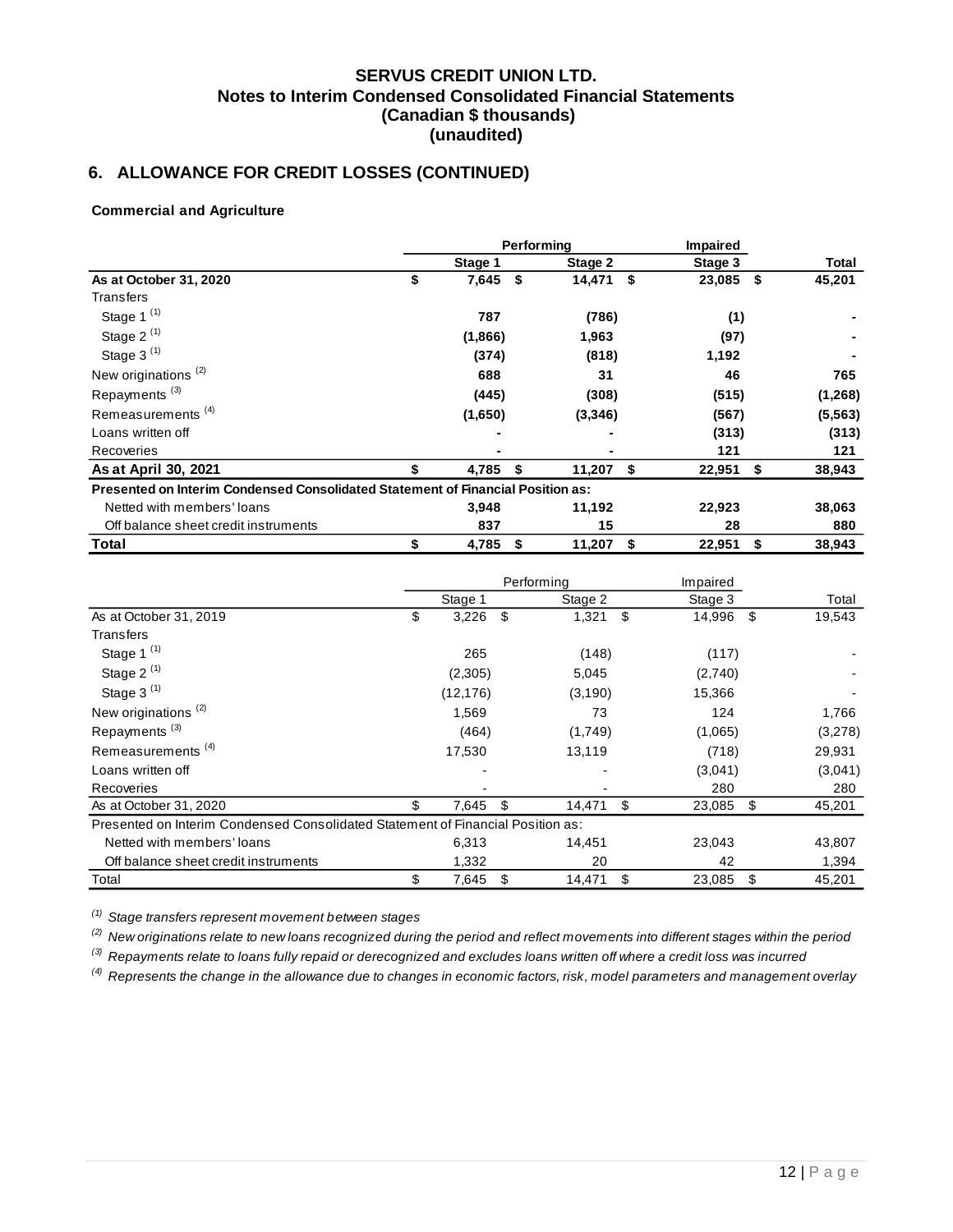# **6. ALLOWANCE FOR CREDIT LOSSES (CONTINUED)**

### **Consumer and Credit Card**

|                                                                                 |    | Performina | <b>Impaired</b> |         |    |         |              |
|---------------------------------------------------------------------------------|----|------------|-----------------|---------|----|---------|--------------|
|                                                                                 |    | Stage 1    |                 | Stage 2 |    | Stage 3 | Total        |
| As at October 31, 2020                                                          | \$ | 8,925      | \$              | 11,337  | \$ | 1,631   | \$<br>21,893 |
| Transfers                                                                       |    |            |                 |         |    |         |              |
| Stage 1 $(1)$                                                                   |    | 512        |                 | (502)   |    | (10)    |              |
| Stage $2^{(1)}$                                                                 |    | (1,899)    |                 | 2,059   |    | (160)   |              |
| Stage 3 <sup>(1)</sup>                                                          |    | (354)      |                 | (1,811) |    | 2,165   |              |
| New originations <sup>(2)</sup>                                                 |    | 1,800      |                 | 388     |    |         | 2,188        |
| Repayments <sup>(3)</sup>                                                       |    | (574)      |                 | (324)   |    | (800)   | (1,698)      |
| Remeasurements <sup>(4)</sup>                                                   |    | (14)       |                 | (1,558) |    | 1,810   | 238          |
| Loans written off                                                               |    |            |                 |         |    | (5,838) | (5,838)      |
| Recoveries                                                                      |    |            |                 |         |    | 2,825   | 2,825        |
| As at April 30, 2021                                                            |    | 8,396      | \$              | 9,589   | \$ | 1,623   | \$<br>19,608 |
| Presented on Interim Condensed Consolidated Statement of Financial Position as: |    |            |                 |         |    |         |              |
| Netted with members' loans                                                      |    | 4,238      |                 | 8,463   |    | 1,592   | 14,293       |
| Off balance sheet credit instruments                                            |    | 4,158      |                 | 1,126   |    | 31      | 5,315        |
| Total                                                                           | \$ | 8,396      | \$              | 9,589   | \$ | 1,623   | \$<br>19,608 |

|                                                                                 |             | Performing   |     | Impaired  |              |
|---------------------------------------------------------------------------------|-------------|--------------|-----|-----------|--------------|
|                                                                                 | Stage 1     | Stage 2      |     | Stage 3   | Total        |
| As at October 31, 2019                                                          | \$<br>7,162 | \$<br>9,433  | -\$ | 3,581     | \$<br>20,176 |
| Transfers                                                                       |             |              |     |           |              |
| Stage 1 $(1)$                                                                   | 1,371       | (1,321)      |     | (50)      |              |
| Stage 2 $(1)$                                                                   | (5,647)     | 6,254        |     | (607)     |              |
| Stage 3 $(1)$                                                                   | (1,896)     | (5,278)      |     | 7,174     |              |
| New originations <sup>(2)</sup>                                                 | 2,945       | 987          |     |           | 3,932        |
| Repayments <sup>(3)</sup>                                                       | (921)       | (729)        |     | (3,265)   | (4, 915)     |
| Remeasurements <sup>(4)</sup>                                                   | 5,911       | 1,991        |     | 5,539     | 13,441       |
| Loans written off                                                               |             |              |     | (15, 719) | (15, 719)    |
| Recoveries                                                                      |             |              |     | 4,978     | 4,978        |
| As at October 31, 2019                                                          | \$<br>8,925 | 11,337       | \$  | 1,631     | \$<br>21,893 |
| Presented on Interim Condensed Consolidated Statement of Financial Position as: |             |              |     |           |              |
| Netted with members' loans                                                      | 4,638       | 9,904        |     | 1,602     | 16,144       |
| Off balance sheet credit instruments                                            | 4,287       | 1,433        |     | 29        | 5,749        |
| Total                                                                           | \$<br>8,925 | \$<br>11,337 | \$  | 1,631     | \$<br>21,893 |

*(1) Stage transfers represent movement between stages*

*(2) New originations relate to new loans recognized during the period and reflect movements into different stages within the period*

*(3) Repayments relate to loans fully repaid or derecognized and excludes loans written off where a credit loss was incurred*

*(4) Represents the change in the allowance due to changes in economic factors, risk, model parameters and management overlay*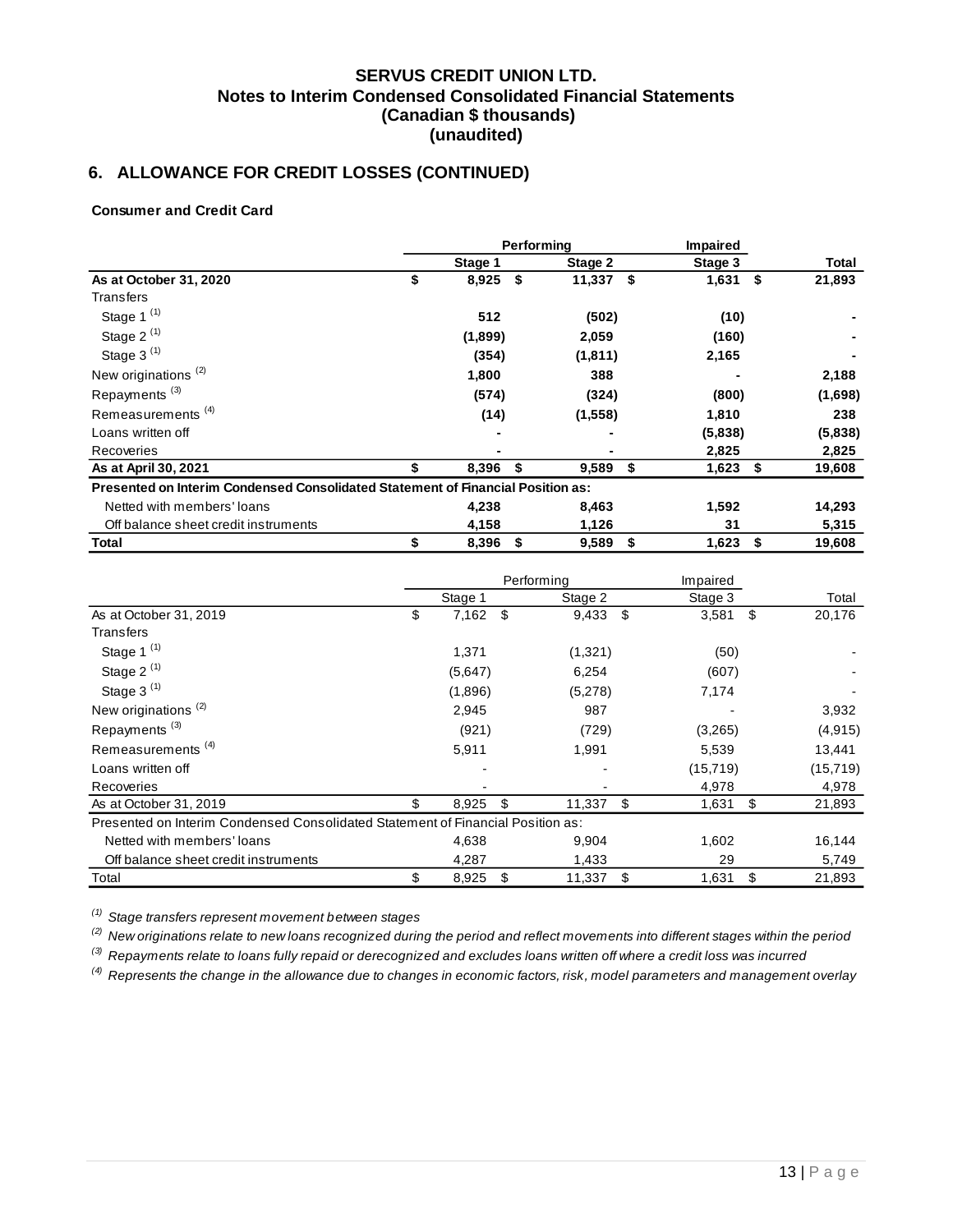# <span id="page-14-0"></span>**7. CREDIT QUALITY OF MEMBERS' LOANS**

The following table presents the gross carrying amount of loans subject to impairment by risk category.

|                             |                    |     | Residential Commercial and Consumer and |    |                    |                  |
|-----------------------------|--------------------|-----|-----------------------------------------|----|--------------------|------------------|
| As at April 30, 2021        | <b>Mortgages</b>   |     | <b>Agriculture</b>                      |    | <b>Credit Card</b> | Total            |
| <b>Risk Categories</b>      |                    |     |                                         |    |                    |                  |
| Very low risk               | \$<br>3,428,718 \$ |     | 37,892 \$                               |    | $310,044$ \$       | 3,776,654        |
| Low risk                    | 3,624,094          |     | 2,059,558                               |    | 411,791            | 6,095,443        |
| Medium risk                 | 1,032,063          |     | 3,214,182                               |    | 184,716            | 4,430,961        |
| High risk                   | 461,407            |     | 129,397                                 |    | 169,090            | 759,894          |
| Impaired                    | 12,164             |     | 52,416                                  |    | 3,349              | 67,929           |
| <b>Total members' loans</b> | \$<br>8,558,446    | \$  | 5,493,445                               | Ŝ. | 1,078,990          | \$<br>15,130,881 |
|                             |                    |     |                                         |    |                    |                  |
|                             | Residential        |     | Commercial and                          |    | Consumer and       |                  |
| As at October 31, 2020      | Mortgages          |     | Agriculture                             |    | <b>Credit Card</b> | Total            |
| <b>Risk Categories</b>      |                    |     |                                         |    |                    |                  |
| Very low risk               | \$<br>3,206,045    | -\$ | 25,629 \$                               |    | 312,475 \$         | 3,544,149        |
| Low risk                    | 3,600,997          |     | 2,098,574                               |    | 440,835            | 6,140,406        |
| Medium risk                 | 1,148,203          |     | 2,981,280                               |    | 195,509            | 4,324,992        |
| High risk                   | 502,646            |     | 131,664                                 |    | 188,412            | 822,722          |
| Impaired                    | 23,075             |     | 53,031                                  |    | 3,822              | 79,928           |
| Total members' loans        | \$<br>8,480,966    | \$  | 5,290,178                               | \$ | 1,141,053          | \$<br>14,912,197 |

The following table presents the amount of undrawn loan commitments subject to impairment by risk category.

| As at April 30, 2021                       |    | <b>Mortgages</b> | Residential Commercial and<br><b>Agriculture</b> | <b>Consumer and</b><br><b>Credit Card</b> |    | <b>Loan Commitments</b><br>and Guarantees |        | Total     |
|--------------------------------------------|----|------------------|--------------------------------------------------|-------------------------------------------|----|-------------------------------------------|--------|-----------|
| <b>Risk Categories</b>                     |    |                  |                                                  |                                           |    |                                           |        |           |
| Very low risk                              | \$ | 1,054,234 \$     | 108,392 \$                                       | 614,915 \$                                |    |                                           | - \$   | 1,777,541 |
| Low risk                                   |    | 1,000,115        | 877,457                                          | 305,936                                   |    | 44,203                                    |        | 2,227,711 |
| Medium risk                                |    | 45,302           | 257,310                                          | 58,389                                    |    |                                           |        | 361,001   |
| High risk                                  |    | 9,639            | 669                                              | 105,113                                   |    |                                           |        | 115,421   |
| Impaired                                   |    | 720              | 97                                               | 943                                       |    |                                           |        | 1,760     |
| Total off balance sheet credit instruments | S  | 2,110,010        | \$<br>1,243,925                                  | \$<br>1,085,296                           | S  | 44,203                                    | \$     | 4,483,434 |
|                                            |    |                  |                                                  |                                           |    |                                           |        |           |
|                                            |    | Residential      | Commercial and                                   | Consumer and                              |    | Loan Commitments                          |        |           |
| As at October 31, 2020                     |    | Mortgages        | Agriculture                                      | <b>Credit Card</b>                        |    | and Guarantees                            |        | Total     |
| <b>Risk Categories</b>                     |    |                  |                                                  |                                           |    |                                           |        |           |
| Very low risk                              | \$ | 1,012,280 \$     | 122,718 \$                                       | 597,912 \$                                |    |                                           | $-$ \$ | 1,732,910 |
| Low risk                                   |    | 985.866          | 803,924                                          | 306,116                                   |    | 46,651                                    |        | 2,142,557 |
| Medium risk                                |    | 48,904           | 230,836                                          | 60,050                                    |    |                                           |        | 339,790   |
| High risk                                  |    | 7,199            | 564                                              | 98,854                                    |    |                                           |        | 106,617   |
| Impaired                                   |    | 910              | 245                                              | 673                                       |    |                                           |        | 1,828     |
| Total off balance sheet credit instruments | \$ | 2,055,159        | \$<br>1,158,287                                  | \$<br>1,063,605                           | \$ | 46,651                                    | \$     | 4,323,702 |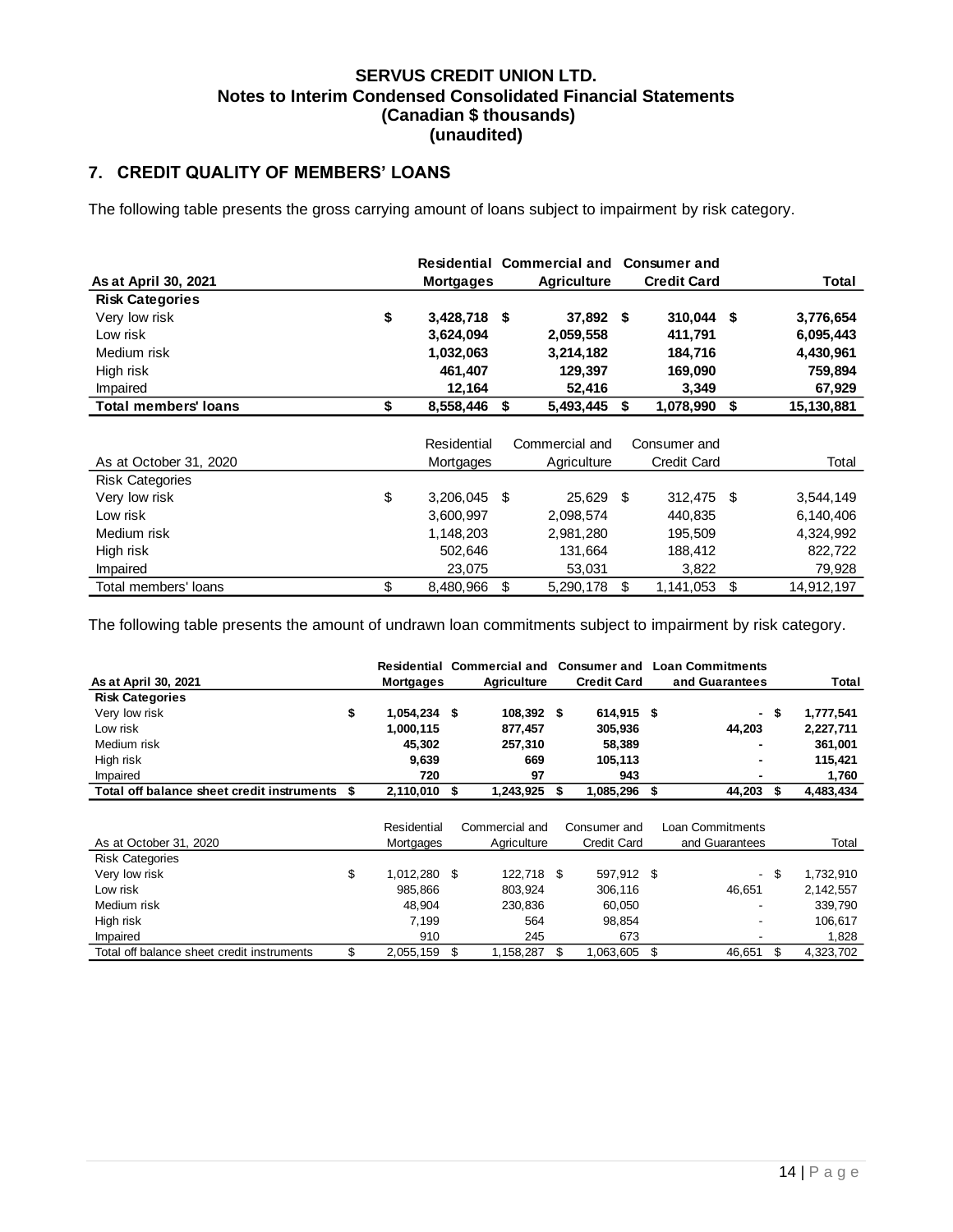# **7. CREDIT QUALITY OF MEMBERS' LOANS (CONTINUED)**

The following table outlines the ranges used for the categorization of risk assessments.

|                                        | <b>Residential</b> |         |                    | <b>Consumer &amp;</b> |                    | <b>Commercial &amp;</b> |              |               |
|----------------------------------------|--------------------|---------|--------------------|-----------------------|--------------------|-------------------------|--------------|---------------|
|                                        | Mortgage           |         | <b>Credit Card</b> |                       | <b>Agriculture</b> |                         |              |               |
|                                        | <b>FICO Score</b>  |         | <b>FICO Score</b>  |                       |                    | <b>Risk Rating</b>      |              |               |
| <b>Risk Assessment</b>                 |                    | Range   |                    | Range                 |                    | Range                   |              |               |
| Very low risk                          |                    | $800 +$ |                    | $800 +$               |                    | 1                       |              |               |
| Low risk                               | 681 - 799          |         |                    | 701 - 799             |                    | $2$ and $3$             |              |               |
| Medium risk                            | $625 - 680$        |         |                    | $650 - 700$           |                    | 4, 5                    |              |               |
| High risk/impaired                     | 624 or less        |         | 649 or less        |                       | 6,7,8, and 9       |                         |              |               |
| Loans Past Due, as at April 30, 2021   | Up to 30 Days      |         | 31 to 59 Days      |                       | 60 to 89 Days      |                         | Over 90 Days | Total         |
| Stage 1                                |                    |         |                    |                       |                    |                         |              |               |
| Residential mortgages<br>\$            | 121,822 \$         |         |                    | \$                    |                    | \$                      |              | \$<br>121,822 |
| Commercial and agriculture             | 14,643             |         |                    |                       |                    |                         |              | 14,643        |
| Consumer and credit card               | 15,006             |         |                    |                       |                    |                         |              | 15,006        |
| Stage 2                                |                    |         |                    |                       |                    |                         |              |               |
| Residential mortgages                  | 36,955             |         | 9,998              |                       | 15,858             |                         | 9,503        | 72,314        |
| Commercial and agriculture             | 21,194             |         | 4,010              |                       | 19,462             |                         | 35,128       | 79,794        |
| Consumer and credit card               | 6,627              |         | 3,607              |                       | 1,790              |                         | 250          | 12,274        |
| Stage3                                 |                    |         |                    |                       |                    |                         |              |               |
| Residential mortgages                  |                    |         |                    |                       |                    |                         | 11,954       | 11,954        |
| Commercial and agriculture             | 277                |         | 112                |                       | 1,098              |                         | 33,705       | 35,192        |
| Consumer and credit card               |                    |         |                    |                       |                    |                         | 3,292        | 3,292         |
| \$<br><b>Total</b>                     | 216,524            | \$      | 17,727             | \$                    | 38,208             | \$                      | 93,832       | \$<br>366,291 |
|                                        |                    |         |                    |                       |                    |                         |              |               |
| Loans Past Due, as at October 31, 2020 | Up to 30 Days      |         | 31 to 59 Days      |                       | 60 to 89 Days      |                         | Over 90 Days | Total         |
| Stage 1                                |                    |         |                    |                       |                    |                         |              |               |
| \$<br>Residential mortgages            | 87,933             | \$      |                    | \$                    |                    | \$                      |              | \$<br>87,933  |
| Commercial and agriculture             | 15,698             |         |                    |                       |                    |                         |              | 15,698        |
| Consumer and credit card               | 17,884             |         |                    |                       |                    |                         |              | 17,884        |
| Stage 2                                |                    |         |                    |                       |                    |                         |              |               |
| Residential mortgages                  | 34,333             |         | 26,947             |                       | 6,188              |                         | 7,797        | 75,265        |
| Commercial and agriculture             | 1,832              |         | 36,052             |                       | 1,730              |                         | 40,413       | 80,027        |
| Consumer and credit card               | 7,495              |         | 5,838              |                       | 2,005              |                         | 486          | 15,824        |
| Stage3                                 |                    |         |                    |                       |                    |                         |              |               |
| Residential mortgages                  |                    |         |                    |                       |                    |                         | 22,467       | 22,467        |
| Commercial and agriculture             | 19                 |         | 15,190             |                       | 182                |                         | 33,698       | 49,089        |
| Consumer and credit card               |                    |         |                    |                       |                    |                         | 3,768        | 3,768         |
| \$<br>Total                            | 165,194            | \$      | 84,027             | \$                    | 10,105 \$          |                         | 108,629      | \$<br>367,955 |

The Credit Union has documented policies and procedures in place for the valuation of financial and non-financial collateral. For impaired loans, an assessment of the collateral is taken into consideration when estimating the net realizable amount of the loans.

The amount and types of collateral required depend on the Credit Union's assessment of members' credit quality and repayment capacity. Non-financial collateral taken by the Credit Union includes vehicles, residential real estate, real estate under development, business assets such as trade receivables, inventory, and property and equipment. The main types of financial collateral taken by the Credit Union include mortgage, cash, negotiable securities and investments. Guarantees are also taken to reduce credit exposure risk.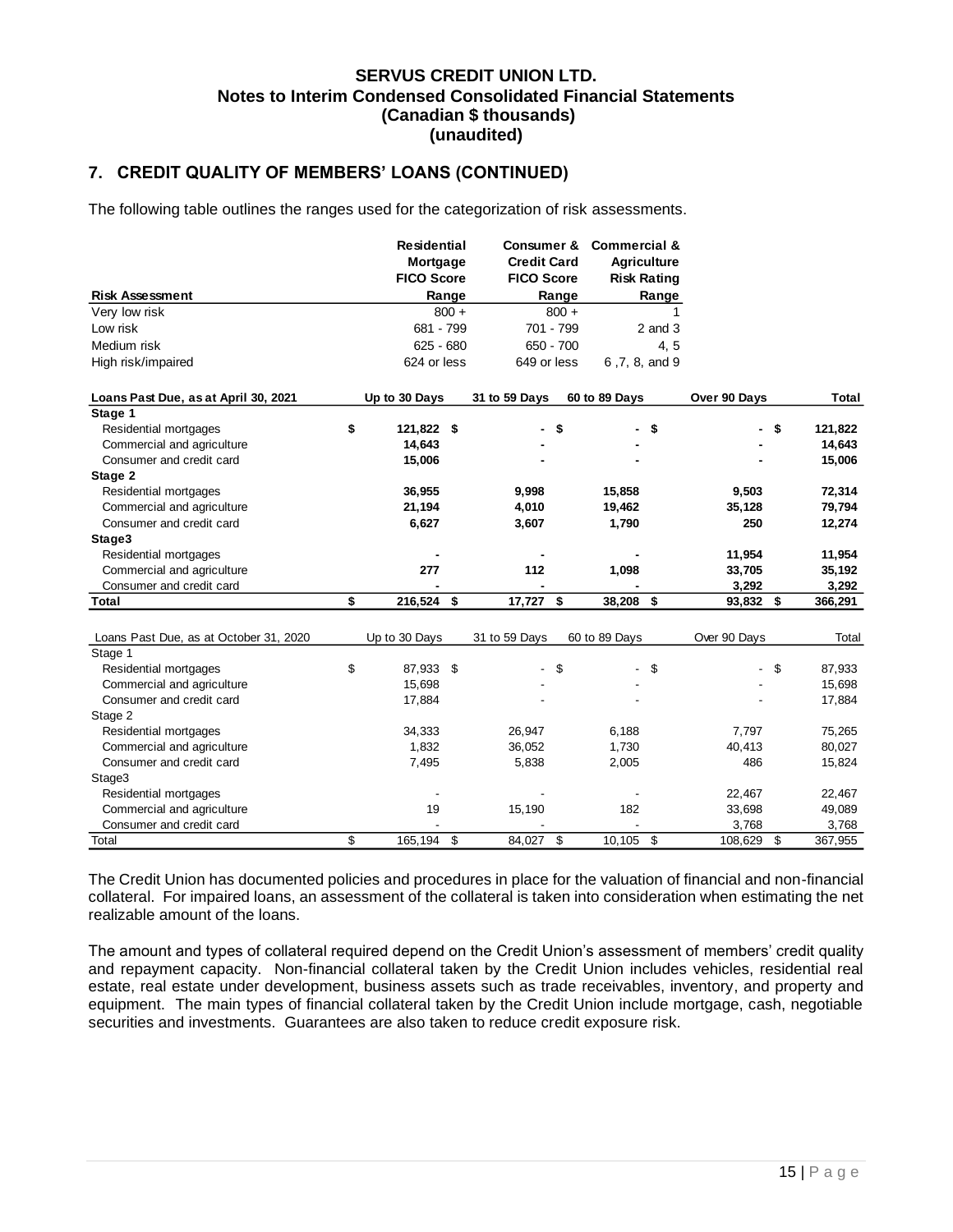# **7. CREDIT QUALITY OF MEMBERS' LOANS (CONTINUED)**

|                             |    | As at      | As at           |
|-----------------------------|----|------------|-----------------|
|                             |    | April 30   | October 31      |
| <b>Loans by Security</b>    |    | 2021       | 2020            |
| Insured loans and mortgages | \$ | 3,031,548  | \$<br>3,013,715 |
| Secured by mortgage         |    | 10,658,577 | 10,413,991      |
| Secured by other            |    | 922,870    | 954.541         |
| Unsecured Ioans             |    | 313,535    | 319,736         |
| Unsecured mastercard        |    | 204,351    | 210,214         |
| <b>Total</b>                | S  | 15,130,881 | 14,912,197      |

# <span id="page-16-0"></span>**8. DERIVATIVE FINANCIAL ASSETS AND LIABILITIES**

|                                                         | <b>Equity-linked</b> |      | <b>Interest Rate</b> |          |
|---------------------------------------------------------|----------------------|------|----------------------|----------|
| As at April 30, 2021                                    | <b>Options</b>       |      | Swaps                | Total    |
| Derivative Financial Assets Amounts not subject to      |                      |      |                      |          |
| enforceable netting arrangements                        | $6,864$ \$           |      |                      | 6,864    |
| <b>Derivative Financial Liabilities</b>                 |                      |      |                      |          |
| Gross financial assets before offsetting                | \$                   | - \$ | $(8,613)$ \$         | (8, 613) |
| Gross financial liabilities before offsetting           |                      |      | 14.068               | 14,068   |
| Net derivative financial liabilities presented in the   |                      |      |                      |          |
| statement of financial position                         |                      |      | 5.455                | 5,455    |
| Amounts not subject to enforceable netting arrangements | 6,753                |      |                      | 6,753    |
| Total                                                   | 6,753                |      | 5.455                | 12,208   |

|                                                         | Equity-linked                  |    | <b>Interest Rate</b> |     |          |
|---------------------------------------------------------|--------------------------------|----|----------------------|-----|----------|
| As at October 31, 2020                                  | Options                        |    | Swaps                |     | Total    |
| Derivative Financial Assets                             |                                |    |                      |     |          |
| Gross financial assets before offsetting                | \$<br>$\overline{\phantom{a}}$ | \$ | 14.737               | \$. | 14,737   |
| Gross financial liabilities before offsetting           |                                |    | (6,060)              |     | (6,060)  |
| Net derivative financial assets presented in the        |                                |    |                      |     |          |
| statement of financial position                         |                                |    | 8,677                |     | 8,677    |
| Amounts not subject to enforceable netting arrangements | 4,353                          |    |                      |     | 4,353    |
|                                                         |                                |    |                      |     |          |
| Total                                                   | \$<br>$4,353$ \$               |    | 8,677                | \$  | 13,030   |
| Derivative Financial Liabilities                        |                                |    |                      |     |          |
| Gross financial assets before offsetting                | \$<br>$\sim$                   | \$ | $(7, 406)$ \$        |     | (7, 406) |
| Gross financial liabilities before offsetting           |                                |    | 7,808                |     | 7,808    |
| Net derivative financial liabilities presented in the   |                                |    |                      |     |          |
| statement of financial position                         |                                |    | 402                  |     | 402      |
| Amounts not subject to enforceable netting arrangements | 4,271                          |    |                      |     | 4,271    |
|                                                         |                                |    |                      |     |          |
| Total                                                   | \$<br>4,271                    | S  | 402                  | S   | 4,673    |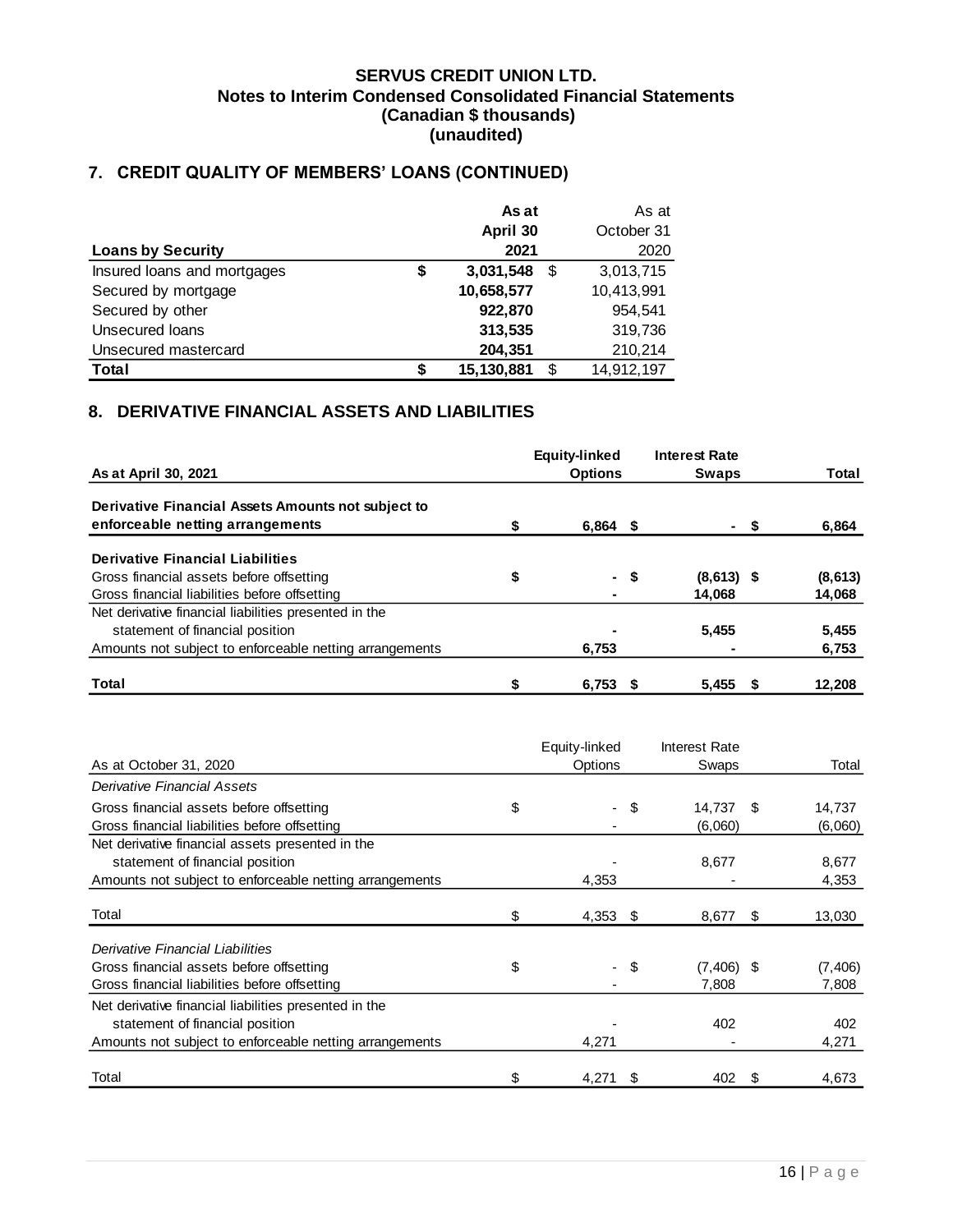# **8. DERIVATIVE FINANCIAL ASSETS AND LIABILITIES (CONTINUED)**

The notional amounts of derivative financial instrument contracts maturing at various times are:

|                             |               |   |               |      |         |   | As at    |   | As at      |
|-----------------------------|---------------|---|---------------|------|---------|---|----------|---|------------|
|                             | 1 to $3$      |   | 3 to 12       |      | 1 to 5  |   | April 30 |   | October 31 |
|                             | <b>Months</b> |   | <b>Months</b> |      | Years   |   | 2021     |   | 2020       |
|                             |               |   |               |      |         |   |          |   |            |
| Interest rate swaps         |               |   |               |      |         |   |          |   |            |
| receive fixed, pay floating | - \$          |   |               | - \$ | 850,000 | S | 850,000  | S | 1,850,000  |
| Equity-linked options       | 3,800         |   | 2,300         |      | 59.200  |   | 65,300   |   | 46,025     |
| Total                       | 3,800         | S | 2,300         |      | 909,200 | S | 915.300  | S | .896,025   |

### **Equity-linked Options**

Equity-linked options are used to fix costs on term deposit products that pay a return to the deposit holder based on the change in equity market indices. The embedded derivative in the term deposit product and the option derivative are marked to market through interest income investments and have similar principal values and maturity dates. The fair value of the equity-linked derivative contract is separately presented as part of derivative instrument assets.

### **Interest Rate Swaps**

Interest rate swaps are agreements where two counterparties exchange a series of interest payments based on different interest rates applied to a notional amount.

Due to the fluctuations in interest rates, the fair value of interest rate swaps for the Credit Union may be presented as an asset or liability on the interim condensed consolidated statement of financial position.

### <span id="page-17-0"></span>**9. INVESTMENT INCOME**

|                                                  | Three months | Three months | <b>Six months</b> |      | <b>Six months</b> |
|--------------------------------------------------|--------------|--------------|-------------------|------|-------------------|
|                                                  | ended        | ended        | ended             |      | ended             |
|                                                  | April 30     | April 30     | April 30          |      | April 30          |
|                                                  | 2021         | 2020         | 2021              |      | 2020              |
| Investment income on term deposits and other     | $1.766$ \$   | 4.758        | 3.812             | - \$ | 10.167            |
| Unrealized (loss) gain on derivative instruments | (5, 464)     | 8,399        | (6, 616)          |      | 8,538             |
| Realized gain on derivative instruments          | 713          | 1.742        | 1,632             |      | 1,456             |
| Total                                            | $(2,985)$ \$ | 14,899       | (1, 172)          |      | 20,161            |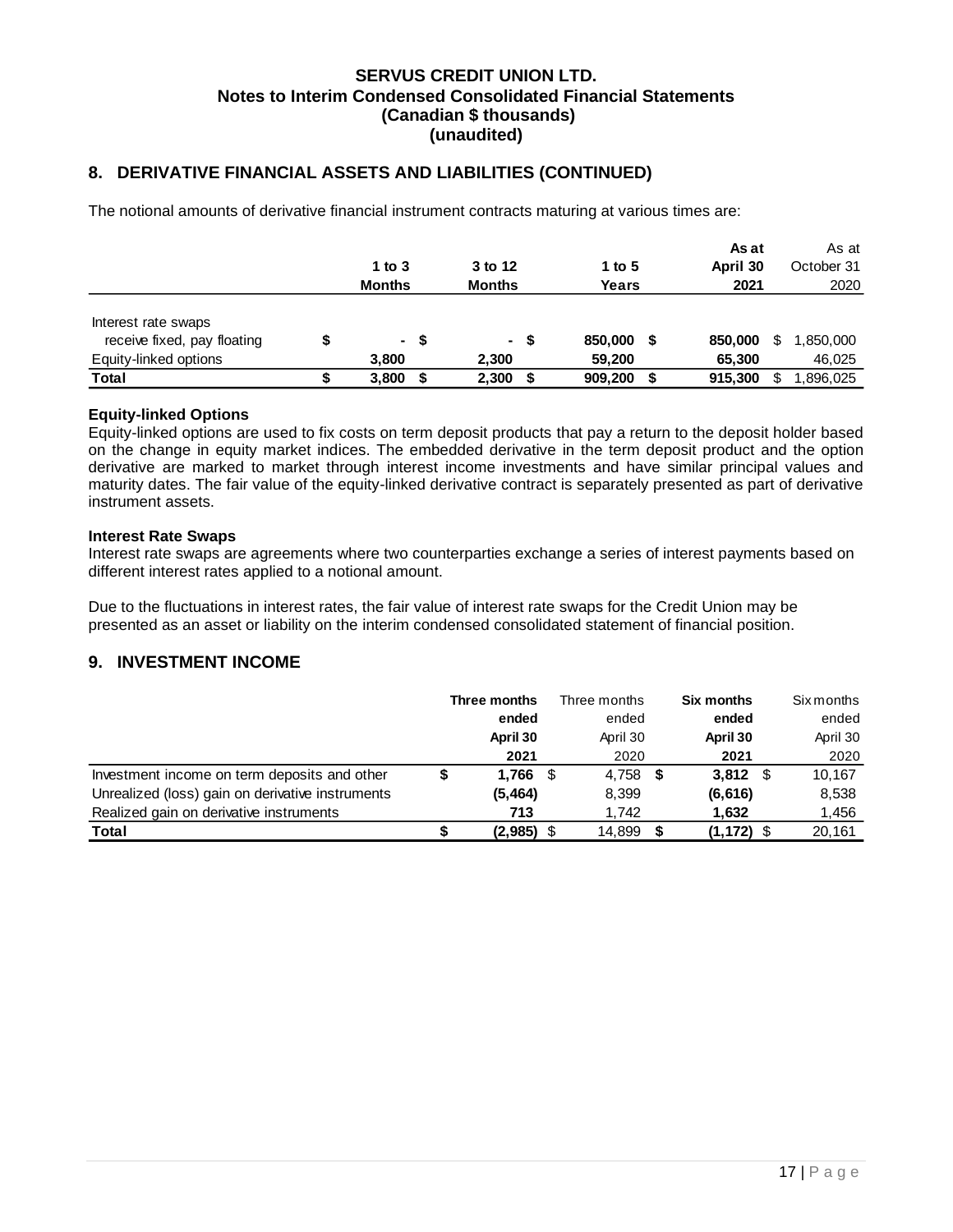## <span id="page-18-0"></span>**10. FAIR VALUE OF FINANCIAL INSTRUMENTS**

The amounts set out in the table below represent the carrying amounts and fair values of the Credit Union's financial instruments using the valuations and assumptions described below. The amounts do not include the fair values of items that are not considered financial assets, such as property and equipment and investment in associate.

|                                                                                                                                                                                                 |             |    |                       |      |                   |    | <b>Fair Value</b> |  |  |
|-------------------------------------------------------------------------------------------------------------------------------------------------------------------------------------------------|-------------|----|-----------------------|------|-------------------|----|-------------------|--|--|
| As at April 30, 2021                                                                                                                                                                            | <b>Note</b> |    | <b>Carrying Value</b> |      | <b>Fair Value</b> |    | <b>Difference</b> |  |  |
| <b>Financial Instrument Assets</b>                                                                                                                                                              |             |    |                       |      |                   |    |                   |  |  |
| Cash and cash equivalents                                                                                                                                                                       | a           | \$ | 97,162 \$             |      | 97,162 \$         |    |                   |  |  |
| Interest bearing deposits with financial                                                                                                                                                        |             |    |                       |      |                   |    |                   |  |  |
| institutions                                                                                                                                                                                    | c,e         |    | 1,619,871             |      | 1,620,029         |    | 158               |  |  |
| Assets at fair value through profit or loss                                                                                                                                                     | d           |    | 7,138                 |      | 7,138             |    |                   |  |  |
| Members' loans                                                                                                                                                                                  | b,c,e       |    | 15,072,997            |      | 15,178,832        |    | 105,835           |  |  |
| Other                                                                                                                                                                                           | a           |    | 11,060                |      | 11,060            |    |                   |  |  |
| <b>Total financial instrument assets</b>                                                                                                                                                        |             |    | 16,808,228            |      | 16,914,221        |    | 105,993           |  |  |
|                                                                                                                                                                                                 |             |    |                       |      |                   |    |                   |  |  |
| <b>Financial Instrument Liabilities</b>                                                                                                                                                         |             |    |                       |      |                   |    |                   |  |  |
| Members' deposits                                                                                                                                                                               | b,c         |    | 14,176,555            |      | 14,198,617        |    | (22,062)          |  |  |
| Liabilities at fair value through profit or loss                                                                                                                                                | d           |    | 12,208                |      | 12,208            |    |                   |  |  |
| <b>Borrowings</b>                                                                                                                                                                               | a           |    | 200,000               |      | 200,000           |    |                   |  |  |
| Securitization liabilities                                                                                                                                                                      | C           |    | 899,261               |      | 933,170           |    | (33,909)          |  |  |
| Payables and other financial liabilities                                                                                                                                                        | a           |    | 210,958               |      | 210,958           |    |                   |  |  |
| <b>Total financial instrument liabilities</b>                                                                                                                                                   |             | \$ | 15,498,982            | \$   | 15,554,953        | \$ | (55, 971)         |  |  |
|                                                                                                                                                                                                 |             |    |                       |      |                   |    |                   |  |  |
|                                                                                                                                                                                                 |             |    |                       |      |                   |    | Fair Value        |  |  |
| As at October 31, 2020                                                                                                                                                                          | Note        |    | Carrying Value        |      | Fair Value        |    | <b>Difference</b> |  |  |
| <b>Financial Instrument Assets</b>                                                                                                                                                              |             |    |                       |      |                   |    |                   |  |  |
| Cash and cash equivalents                                                                                                                                                                       | a           | \$ | 188,954               | - \$ | 188,954 \$        |    |                   |  |  |
| Interest bearing deposits with financial                                                                                                                                                        |             |    |                       |      |                   |    |                   |  |  |
| institutions                                                                                                                                                                                    | c,e         |    | 1,627,109             |      | 1,627,525         |    | 416               |  |  |
| Assets at fair value through profit or loss                                                                                                                                                     | d           |    | 13,300                |      | 13,300            |    |                   |  |  |
| Members' loans                                                                                                                                                                                  | b,c,e       |    | 14,845,263            |      | 15,030,156        |    | 184,893           |  |  |
| Other                                                                                                                                                                                           | а           |    | 8,134                 |      | 8,134             |    |                   |  |  |
| Total financial instrument assets                                                                                                                                                               |             |    | 16,682,760            |      | 16,868,069        |    | 185,309           |  |  |
|                                                                                                                                                                                                 |             |    |                       |      |                   |    |                   |  |  |
| Financial Instrument Liabilities                                                                                                                                                                |             |    |                       |      |                   |    |                   |  |  |
| Members' deposits                                                                                                                                                                               | b,c         |    | 13,856,560            |      | 13,905,470        |    | (48, 910)         |  |  |
| Liabilities at fair value through profit or loss                                                                                                                                                | d           |    | 4,673                 |      | 4,673             |    |                   |  |  |
| Borrowings                                                                                                                                                                                      | b           |    | 200,000               |      | 200,000           |    |                   |  |  |
| Securitization liabilities                                                                                                                                                                      | C           |    | 1,148,433             |      | 1,190,374         |    | (41, 941)         |  |  |
| Payables and other financial liabilities                                                                                                                                                        | a           |    | 215,510               |      | 215,510           |    |                   |  |  |
| Total financial instrument liabilities                                                                                                                                                          |             | \$ | 15,425,176            | \$   | 15,516,027        | \$ | (90, 851)         |  |  |
|                                                                                                                                                                                                 |             |    |                       |      |                   |    |                   |  |  |
| (a) The fair values of cash, other financial assets, borrowings and other liabilities are assumed to                                                                                            |             |    |                       |      |                   |    |                   |  |  |
| approximate book values, due to their short-term nature.                                                                                                                                        |             |    |                       |      |                   |    |                   |  |  |
| (b) The estimated fair values of floating rate member loans, member deposits and borrowings are assumed<br>to equal their book values since the interest rates automatically reprice to market. |             |    |                       |      |                   |    |                   |  |  |
| (c) The estimated fair values of interest-bearing deposits with financial institutions, fixed-rate member loans,                                                                                |             |    |                       |      |                   |    |                   |  |  |
| fixed-rate member deposits and securitization liabilities are determined by discounting the expected future                                                                                     |             |    |                       |      |                   |    |                   |  |  |
| cash flows of these loans and deposits based on yield curves of financial assets and liabilities with similar                                                                                   |             |    |                       |      |                   |    |                   |  |  |
| terms and credit risks.                                                                                                                                                                         |             |    |                       |      |                   |    |                   |  |  |